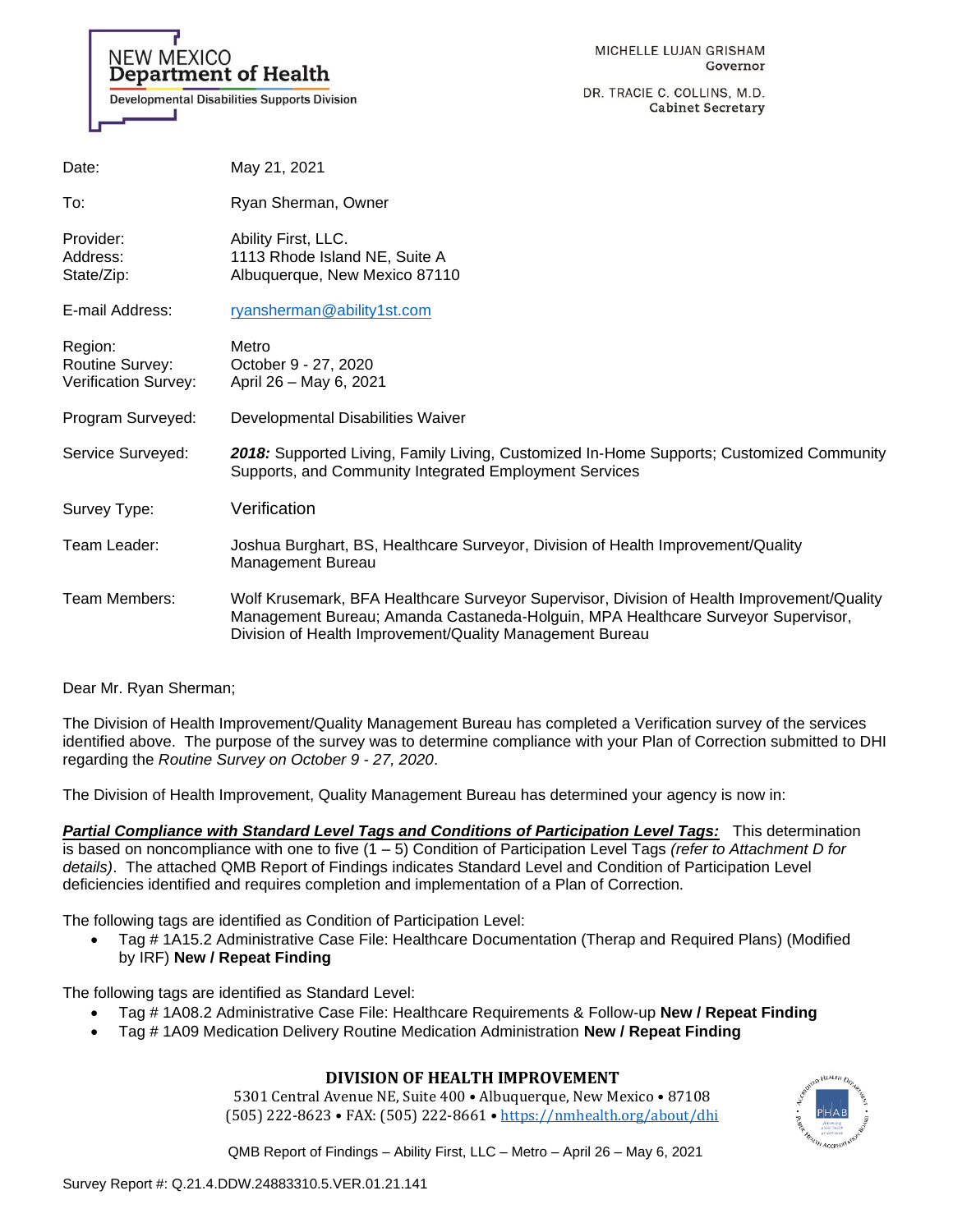• Tag # 1A09.0 Medication Delivery Routine Medication Administration **New / Repeat Finding**

However, due to the new/repeat deficiencies your agency may be referred to the Internal Review Committee (IRC). Your agency will also be required to contact your DDSD Regional Office for technical assistance and follow up and complete the Plan of Correction document attached at the end of this report. Please respond to the Plan of Correction Coordinator within 10 business days of receipt of this letter.

## **Plan of Correction:**

The attached Report of Findings identifies the new/repeat Standard Level deficiencies found during your agency's verification compliance review. You are required to complete and implement a Plan of Correction. Your agency has a total of 10 business days from the receipt of this letter. The Plan of Correction must include the following:

- 1. Evidence your agency has contacted your DDSD Regional Office for technical assistance;
- 2. A Plan of Correction detailing Quality Assurance/Quality Improvement processes to prevent your agency from receiving deficiencies in the future. Please use the format provided at the end of this report;
- 3. Documentation verifying that newly cited deficiencies have been corrected.

## **Submission of your Plan of Correction:**

Please submit your agency's Plan of Correction and documentation verifying correction of survey deficiencies within 10 business days of receipt of this letter to the parties below:

- **1. Quality Management Bureau, Attention: Plan of Correction Coordinator 5301 Central Ave. NE Suite 400, New Mexico 87108** [MonicaE.Valdez@state.nm.us](mailto:MonicaE.Valdez@state.nm.us)
- **2. Developmental Disabilities Supports Division Regional Office for region of service surveyed**

Failure to submit your POC within the allotted 10 business days may result in the imposition of a \$200 per day Civil Monetary Penalty until it is received, completed and/or implemented.

Please contact the Plan of Correction Coordinator, Monica Valdez at 505-273-1930 or email at: [MonicaE.Valdez@state.nm.us](mailto:MonicaE.Valdez@state.nm.us) if you have questions about the Report of Findings or Plan of Correction. Thank you for your cooperation and for the work you perform.

Sincerely,

Joshua Burghart, BS

Joshua Burghart, BS Team Lead/Healthcare Surveyor Division of Health Improvement Quality Management Bureau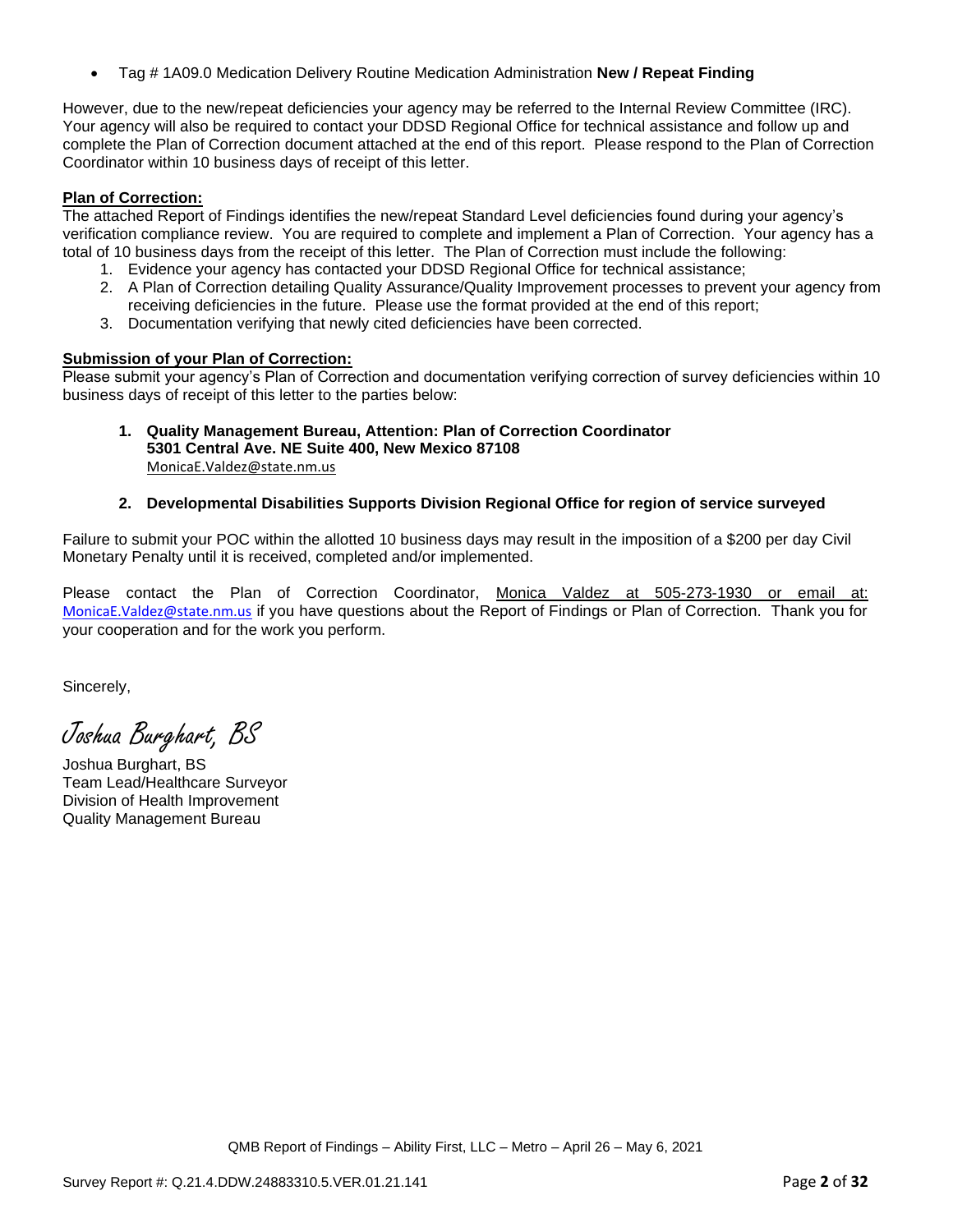# Administrative Review Start Date: April 26, 2021 Contact: **Ability First, LLC.**  Ryan Sherman, Owner **DOH/DHI/QMB** Joshua Burghart, BS, Team Lead/Healthcare Surveyor On-site Entrance Conference Date: *Entrance Conference was waived by provider* Exit Conference Date: May 6, 2021 Present: **Ability First, LLC.** Ryan Sherman, Owner Chelsey Hester, Operations Manager Lianne Lopez, Director of Nursing **DOH/DHI/QMB** Joshua Burghart, BS, Team Lead/Healthcare Surveyor Wolf Krusemark, BFA, Healthcare Surveyor Supervisor Amanda Castaneda-Holguin, MPA, Healthcare Surveyor Supervisor **DDSD - Metro Regional Office**  Fleur Dahl, Social Service Community Coordinator Alicia Otolo, Social Service Community Coordinator Administrative Locations Visited: 0 (*Note: No administrative locations visited due to COVID-19 Public Health Emergency*) Total Sample Size: 20 0 - *Jackson* Class Members 20 - Non-*Jackson* Class Members 8 - Supported Living 8 - Family Living 2 - Customized In-Home Supports 10 - Customized Community Supports 4 - Community Integrated Employment Persons Served Records Reviewed 20 Direct Support Personnel Interviewed during Routine Survey 22 *(Note: Interviews conducted by video / phone due to COVID- 19 Public Health Emergency)* Direct Support Personnel Records Reviewed 178 (*Note: Two DSP perform dual roles as Service Coordinators)*  Substitute Care/Respite Personnel Records Reviewed 20 Service Coordinator Records Reviewed 5 (*Note: Two Service Coordinators perform dual roles as DSPs)*

Nurse Interview completed during Routine Survey 1

**Survey Process Employed:**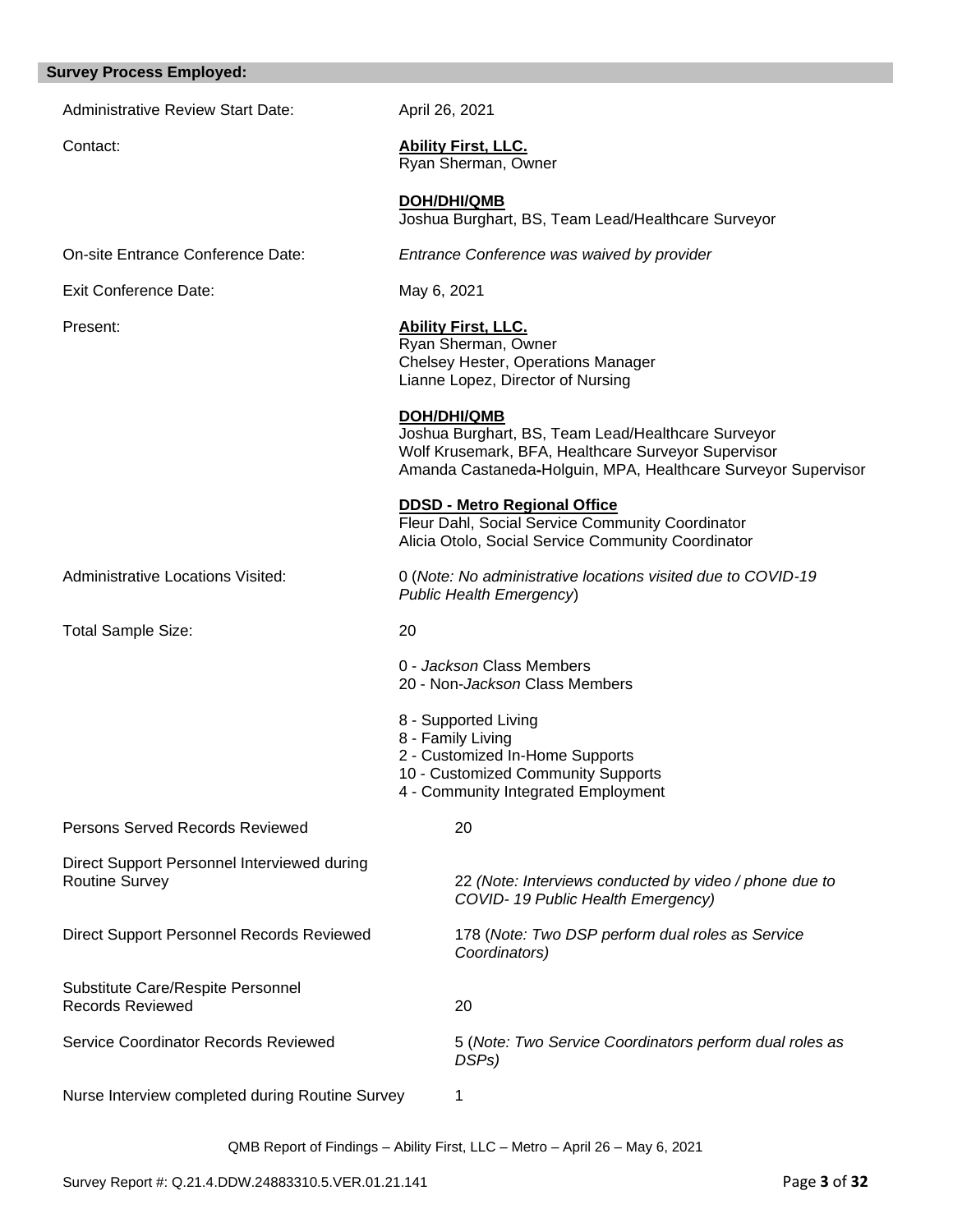Administrative Processes and Records Reviewed:

- Medicaid Billing/Reimbursement Records for all Services Provided
- Accreditation Records
- Oversight of Individual Funds
- Individual Medical and Program Case Files, including, but not limited to:
	- *<u>Clndividual Service Plans</u>*
	- Progress on Identified Outcomes
	- <sup>o</sup>Healthcare Plans
	- Medication Administration Records
	- Medical Emergency Response Plans
	- **Therapy Evaluations and Plans**
	- Healthcare Documentation Regarding Appointments and Required Follow-Up Other Required Health Information
- Internal Incident Management Reports and System Process / General Events Reports
- Personnel Files, including nursing and subcontracted staff
- Staff Training Records, Including Competency Interviews with Staff
- Agency Policy and Procedure Manual
- Caregiver Criminal History Screening Records
- Consolidated Online Registry/Employee Abuse Registry
- Human Rights Committee Notes and Meeting Minutes
- Evacuation Drills of Residences and Service Locations
- Quality Assurance / Improvement Plan
- CC: Distribution List: DOH Division of Health Improvement
	- DOH Developmental Disabilities Supports Division
	- DOH Office of Internal Audit
	- HSD Medical Assistance Division

NM Attorney General's Office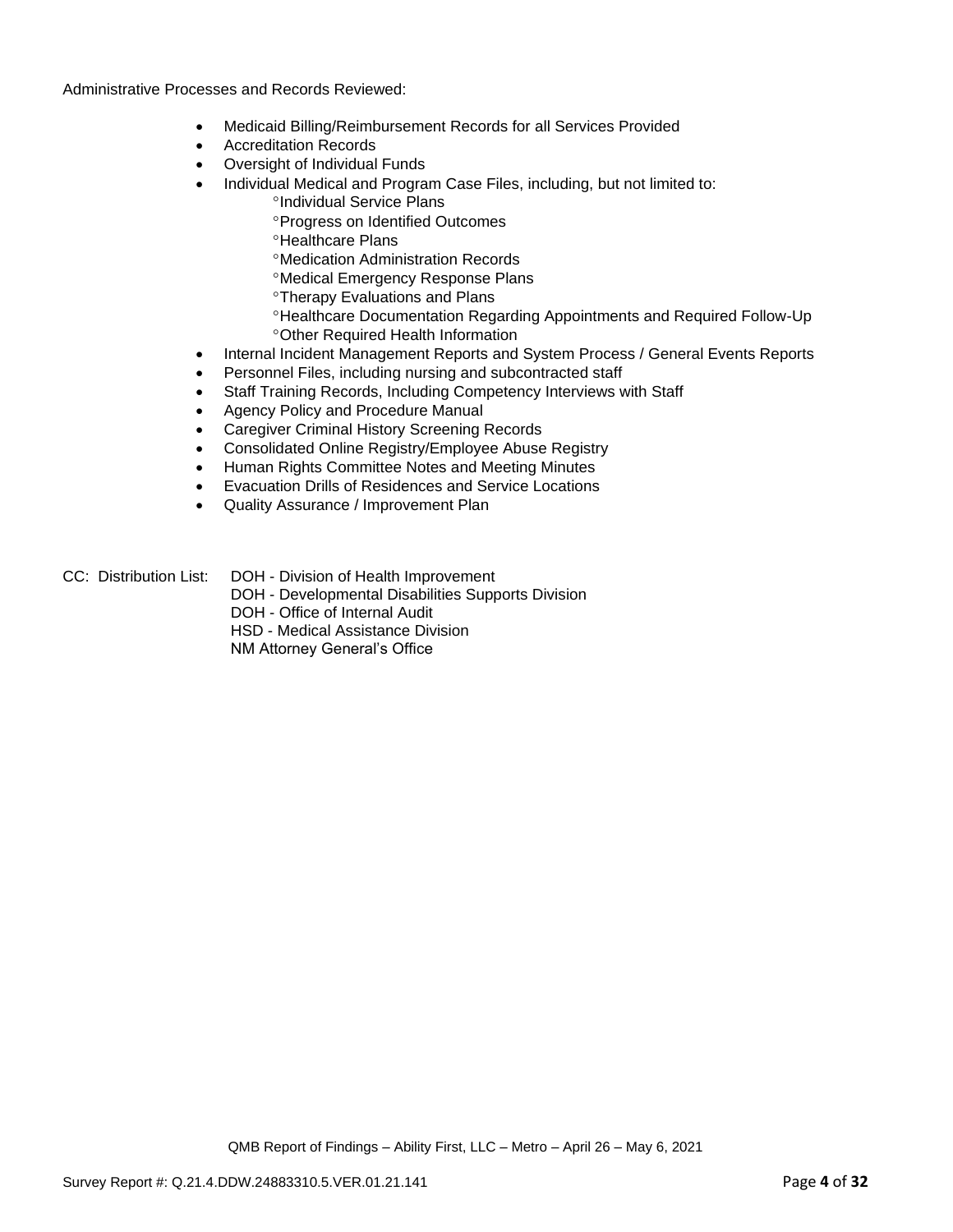## **Department of Health, Division of Health Improvement QMB Determination of Compliance Process**

The Division of Health Improvement, Quality Management Bureau (QMB) surveys compliance of the Developmental Disabilities Waiver (DDW) standards and other state and federal regulations. For the purpose of the LCA / CI survey the CMS waiver assurances have been grouped into four (4) Service Domains: Plan of Care (ISP Implementation); Qualified Providers; Health, Welfare and Safety; and Administrative Oversight (note that Administrative Oversight listed in this document is not the same as the CMS assurance of Administrative Authority. Used in this context it is related to the agency's operational policies and procedures, Quality Assurance system and Medicaid billing and reimbursement processes.)

The QMB Determination of Compliance process is based on provider compliance or non-compliance with standards and regulations identified during the on-site survey process and as reported in the QMB Report of Findings. All areas reviewed by QMB have been agreed to by DDSD and DHI/QMB and are reflective of CMS requirements. All deficiencies (non-compliance with standards and regulations) are identified and cited as either a Standard level deficiency or a Condition of Participation level deficiency in the QMB Reports of Findings. All deficiencies require corrective action when non-compliance is identified.

Each deficiency in your Report of Findings has been predetermined to be a Standard Level Deficiency, a Condition of Participation Level Deficiency, if below 85% compliance or a non-negotiable Condition of Participation Level Deficiency. Your Agency's overall Compliance Determination is based on a Scope and Severity Scale which takes into account the number of Standard and Condition Level Tags cited as well as the percentage of Individuals affected in the sample.

# **Conditions of Participation (CoPs)**

CoPs are based on the Centers for Medicare and Medicaid Services, Home and Community-Based Waiver required assurances, in addition to the New Mexico Developmental Disability Waiver (DDW) Service Standards. The Division of Health Improvement (DHI), in conjunction with the Developmental Disability Support Division (DDSD), has identified certain deficiencies that have the potential to be a Condition of Participation Level, if the tag falls below 85% compliance based on the number of people affected. Additionally, there are what are called nonnegotiable Conditions of Participation, regardless if one person or multiple people are affected. In this context, a CoP is defined as an essential / fundamental regulation or standard, which when out of compliance directly affects the health and welfare of the Individuals served. If no deficiencies within a Tag are at the level of a CoP, it is cited as a Standard Level Deficiency.

# *Service Domains and CoPs for Living Care Arrangements and Community Inclusion are as follows:*

**Service Domain: Service Plan: ISP Implementation -** *Services are delivered in accordance with the service plan, including type, scope, amount, duration and frequency specified in the service plan.*

## **Potential Condition of Participation Level Tags, if compliance is below 85%:**

- **1A08.3 –** Administrative Case File: Individual Service Plan / ISP Components
- **1A32 –** Administrative Case File: Individual Service Plan Implementation
- **LS14 –** Residential Service Delivery Site Case File (ISP and Healthcare Requirements)
- **IS14 –** CCS / CIES Service Delivery Site Case File (ISP and Healthcare Requirements)

**Service Domain: Qualified Providers -** *The State monitors non-licensed/non-certified providers to assure adherence to waiver requirements. The State implements its policies and procedures for verifying that provider training is conducted in accordance with State requirements and the approved waiver.*

## **Potential Condition of Participation Level Tags, if compliance is below 85%:**

- **1A20 -** Direct Support Personnel Training
- **1A22 -** Agency Personnel Competency
- **1A37 –** Individual Specific Training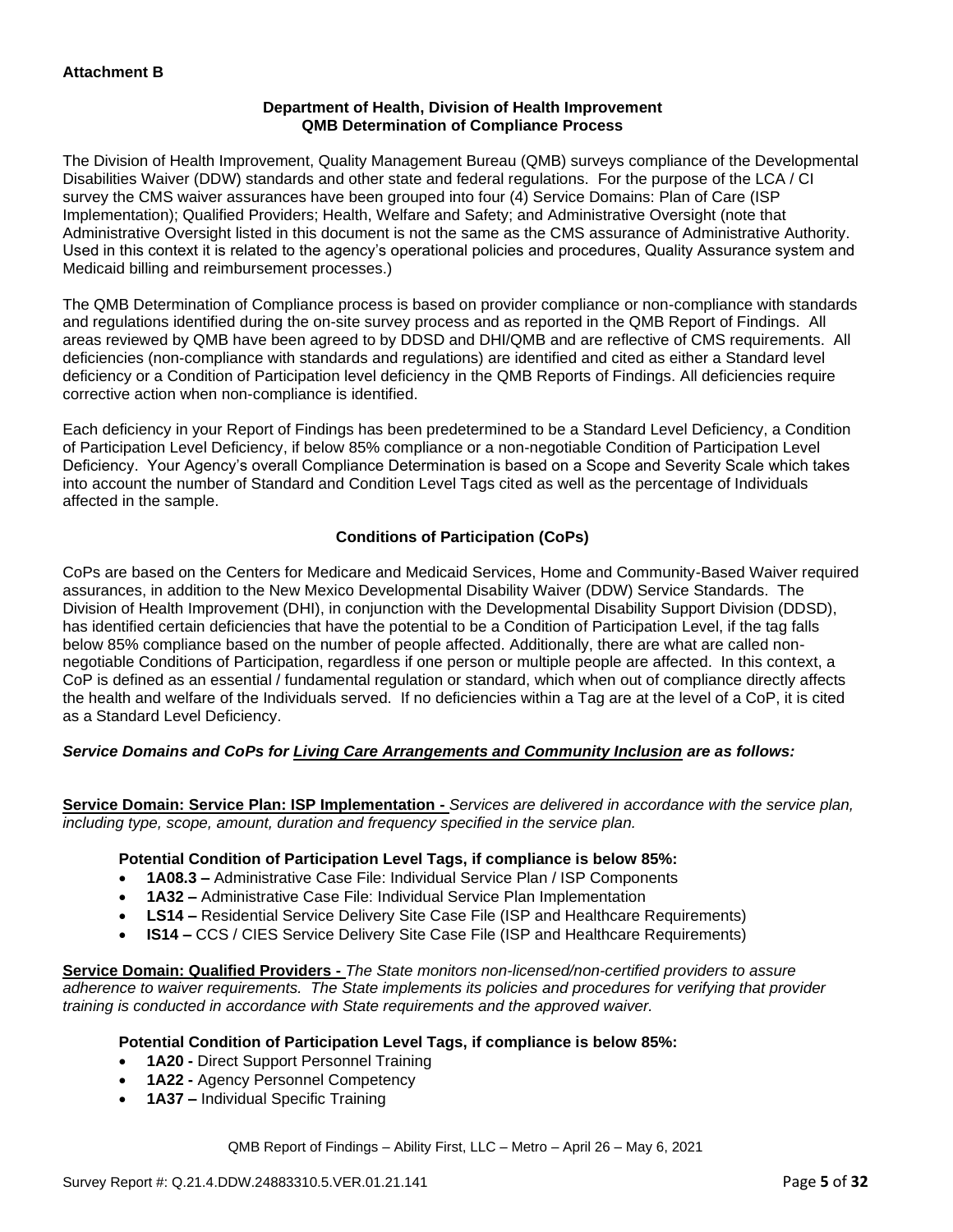## **Non-Negotiable Condition of Participation Level Tags (one or more Individuals are cited):**

- **1A25.1 –** Caregiver Criminal History Screening
- **1A26.1 –** Consolidated On-line Registry Employee Abuse Registry

**Service Domain: Health, Welfare and Safety -** *The State, on an ongoing basis, identifies, addresses and seeks to prevent occurrences of abuse, neglect and exploitation. Individuals shall be afforded their basic human rights. The provider supports individuals to access needed healthcare services in a timely manner.*

## **Potential Condition of Participation Level Tags, if compliance is below 85%:**

- **1A08.2 –** Administrative Case File: Healthcare Requirements & Follow-up
- **1A09 –** Medication Delivery Routine Medication Administration
- **1A09.1 –** Medication Delivery PRN Medication Administration
- **1A15.2 –** Administrative Case File: Healthcare Documentation (Therap and Required Plans)

## **Non-Negotiable Condition of Participation Level Tags (one or more Individuals are cited):**

- **1A05 –** General Requirements / Agency Policy and Procedure Requirements
- **1A07 –** Social Security Income (SSI) Payments
- **1A09.2 –** Medication Delivery Nurse Approval for PRN Medication
- **1A15 –** Healthcare Coordination Nurse Availability / Knowledge
- **1A31 –** Client Rights/Human Rights
- **LS25.1 –** Residential Reqts. (Physical Environment Supported Living / Family Living / Intensive Medical Living)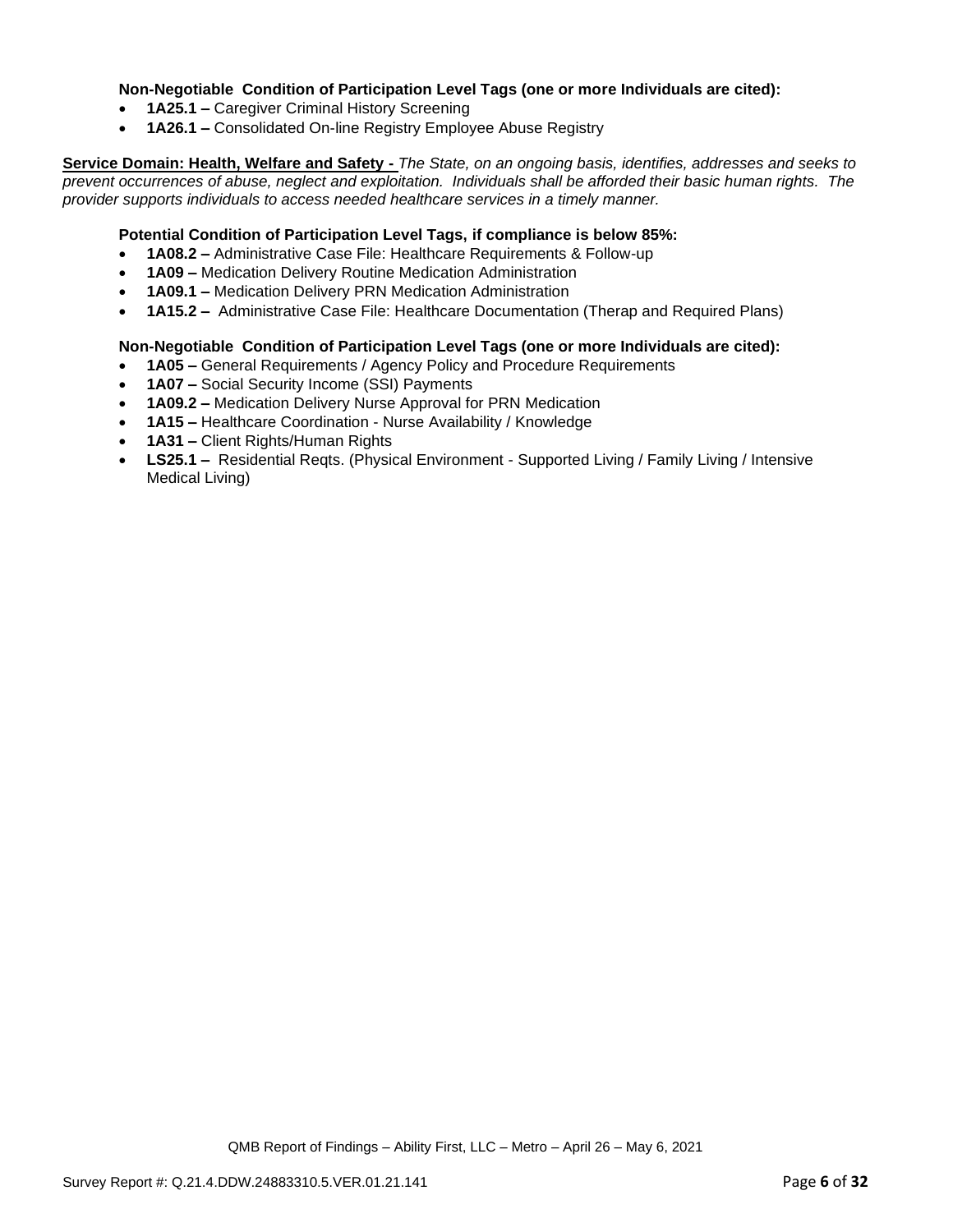## **Attachment C**

## **Guidelines for the Provider Informal Reconsideration of Finding (IRF) Process**

## **Introduction:**

Throughout the QMB Survey process, surveyors are openly communicating with providers. Open communication means surveyors have clarified issues and/or requested missing information before completing the review through the use of the signed/dated "Document Request," or "Administrative Needs," etc. forms. Regardless, there may still be instances where the provider disagrees with a specific finding. Providers may use the following process to informally dispute a finding.

#### **Instructions:**

- 1. The Informal Reconsideration of the Finding (IRF) request must be received in writing to the QMB Bureau Chief **within 10 business days** of receipt of the final Report of Findings **(***Note: No extensions are granted for the IRF)***.**
- 2. The written request for an IRF *must* be completed on the QMB Request for Informal Reconsideration of Finding form available on the QMB website: <https://nmhealth.org/about/dhi/cbp/irf/>
- 3. The written request for an IRF must specify in detail the request for reconsideration and why the finding is inaccurate.
- 4. The IRF request must include all supporting documentation or evidence.
- 5. If you have questions about the IRF process, email the IRF Chairperson, Valerie V. Valdez at [valerie.valdez@state.nm.us](mailto:valerie.valdez@state.nm.us) for assistance.

## **The following limitations apply to the IRF process:**

- The written request for an IRF and all supporting evidence must be received within 10 business days.
- Findings based on evidence requested during the survey and not provided may not be subject to reconsideration.
- The supporting documentation must be new evidence not previously reviewed or requested by the survey team.
- Providers must continue to complete their Plan of Correction during the IRF process
- Providers may not request an IRF to challenge the sampling methodology.
- Providers may not request an IRF based on disagreement with the nature of the standard or regulation.
- Providers may not request an IRF to challenge the team composition.
- Providers may not request an IRF to challenge the DHI/QMB determination of compliance or the length of their DDSD provider contract.

A Provider forfeits the right to an IRF if the request is not received within 10 business days of receiving the report and/or does not include all supporting documentation or evidence to show compliance with the standards and regulations.

The IRF Committee will review the request; the Provider will be notified in writing of the ruling; no face-to-face meeting will be conducted.

When a Provider requests that a finding be reconsidered, it does not stop or delay the Plan of Correction process. **Providers must continue to complete the Plan of Correction, including the finding in dispute regardless of the IRF status.** If a finding is removed or modified, it will be noted and removed or modified from the Report of Findings. It should be noted that in some cases a Plan of Correction may be completed prior to the IRF process being completed. The provider will be notified in writing on the decisions of the IRF committee.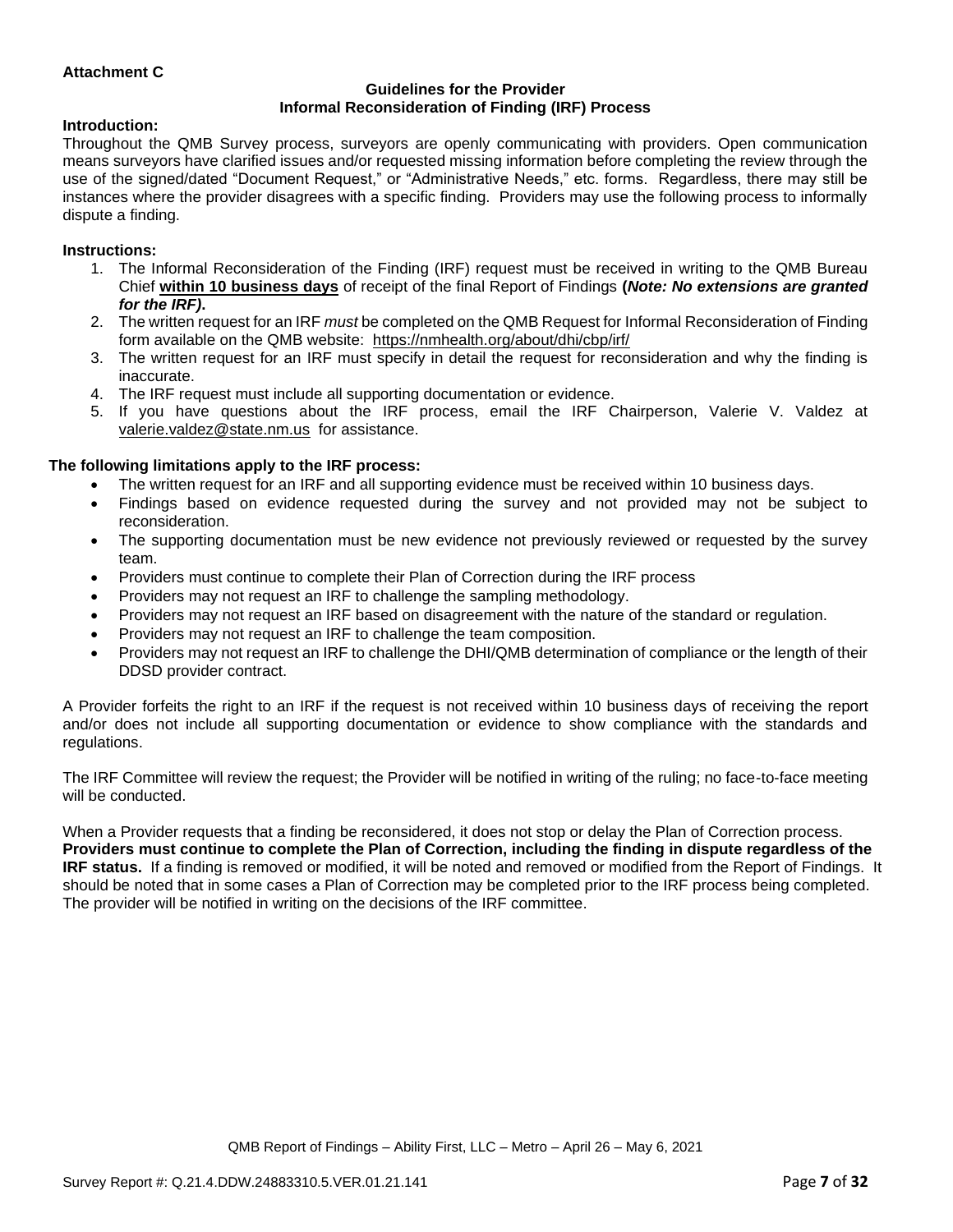# **QMB Determinations of Compliance**

## **Compliance:**

The QMB determination of *Compliance* indicates that a provider has either no deficiencies found during a survey or that no deficiencies at the Condition of Participation Level were found. The agency has obtained a level of compliance such that there is a minimal potential for harm to individuals' health and safety. To qualify for a determination of *Compliance*, the provider must have received no Conditions of Participation Level Deficiencies and have a minimal number of Individuals on the sample affected by the findings indicated in the Standards Level Tags.

## **Partial-Compliance with Standard Level Tags:**

The QMB determination of *Partial-Compliance with Standard Level Tags* indicates that a provider is in compliance with all Condition of Participation Level deficiencies but is out of compliance with a certain percentage of Standard Level deficiencies. This partial-compliance, if not corrected, may result in a negative outcome or the potential for more than minimal harm to individuals' health and safety. There are two ways to receive a determination of Partial Compliance with Standard Level Tags:

- 1. Your Report of Findings includes 16 or fewer Standards Level Tags with between 75% and 100% of the survey sample affected in any tag.
- 2. Your Report of Findings includes 17 or more Standard Level Tags with between 50% to 74% of the survey sample affected in any tag.

## **Partial-Compliance with Standard Level Tags and Condition of Participation Level Tags:**

The QMB determination of *Partial-Compliance with Standard Level Tags and Condition of Participation Level Tags*  indicates that a provider is out of compliance with one to five  $(1 - 5)$  Condition of Participation Level Tags. This partial-compliance, if not corrected, may result in a serious negative outcome or the potential for more than minimal harm to individuals' health and safety.

## **Non-Compliance:**

The QMB determination of *Non-Compliance* indicates a provider is significantly out of compliance with both Standard Level deficiencies and Conditions of Participation level deficiencies. This non-compliance, if not corrected, may result in a serious negative outcome or the potential for more than minimal harm to individuals' health and safety. There are three ways an agency can receive a determination of Non-Compliance:

- 1. Your Report of Findings includes 17 or more total Tags with 0 to 5 Condition of Participation Level Tags with 75% to 100% of the survey sample affected in any Condition of Participation Level tag.
- 2. Your Report of Findings includes any amount of Standard Level Tags with 6 or more Condition of Participation Level Tags.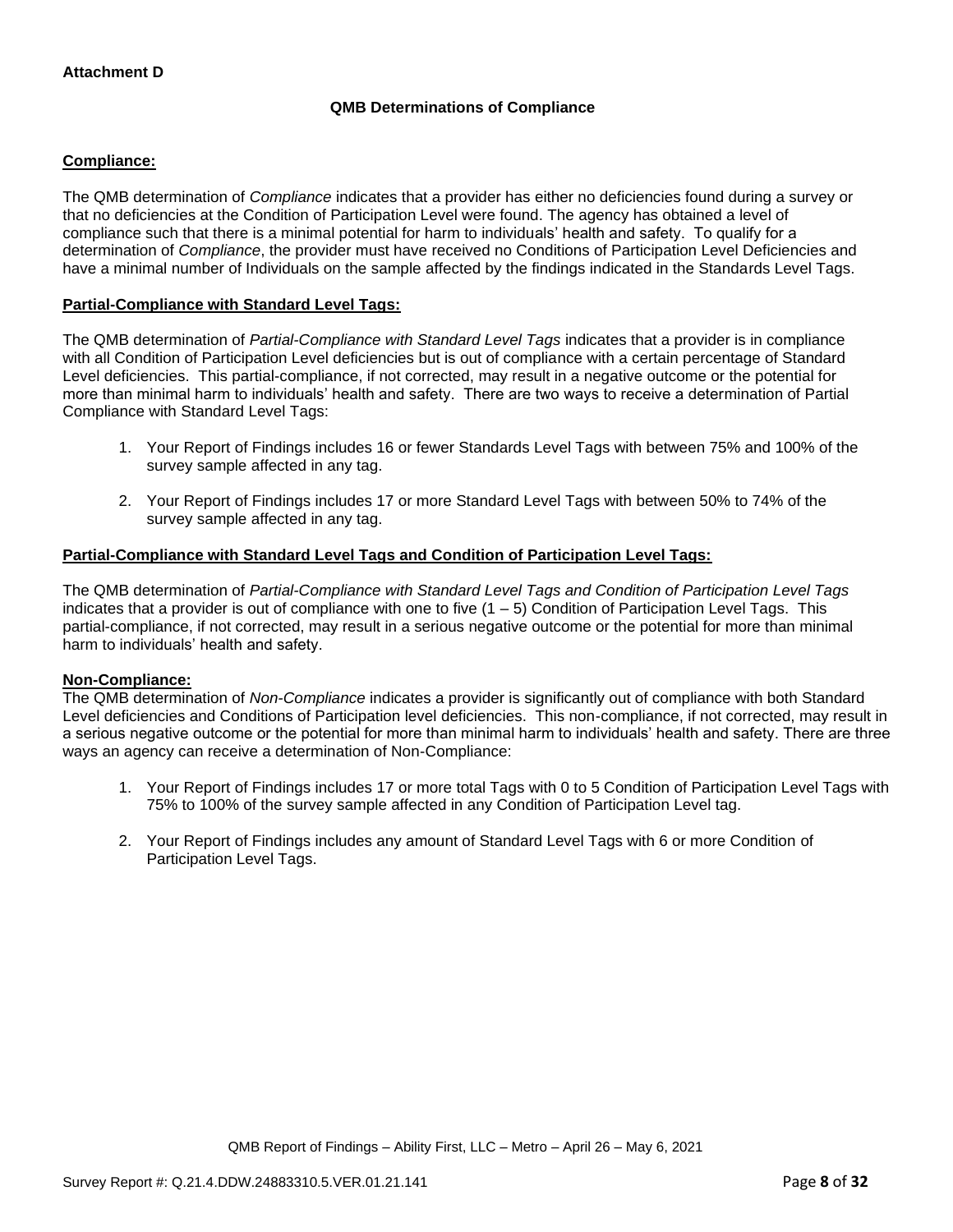| Compliance                                                                                                 | <b>Weighting</b>                                                                                                       |                                                                                                                          |                                                                                                                          |                                                                                                                        |                                                                                                                                |                                                                                                                             |                                                                                                               |
|------------------------------------------------------------------------------------------------------------|------------------------------------------------------------------------------------------------------------------------|--------------------------------------------------------------------------------------------------------------------------|--------------------------------------------------------------------------------------------------------------------------|------------------------------------------------------------------------------------------------------------------------|--------------------------------------------------------------------------------------------------------------------------------|-----------------------------------------------------------------------------------------------------------------------------|---------------------------------------------------------------------------------------------------------------|
| <b>Determination</b>                                                                                       |                                                                                                                        | LOW                                                                                                                      |                                                                                                                          | <b>MEDIUM</b>                                                                                                          |                                                                                                                                |                                                                                                                             | <b>HIGH</b>                                                                                                   |
| <b>Total Tags:</b>                                                                                         | up to 16                                                                                                               | 17 or more                                                                                                               | up to 16                                                                                                                 | 17 or more                                                                                                             | <b>Any Amount</b>                                                                                                              | 17 or more                                                                                                                  | <b>Any Amount</b>                                                                                             |
|                                                                                                            |                                                                                                                        |                                                                                                                          |                                                                                                                          |                                                                                                                        |                                                                                                                                |                                                                                                                             |                                                                                                               |
|                                                                                                            | and<br>0 COP                                                                                                           | and                                                                                                                      | and<br>0 COP                                                                                                             | and<br>0 COP                                                                                                           | And/or<br>1 to 5 COP                                                                                                           | and<br>0 to 5 CoPs                                                                                                          | And/or<br><b>6 or more COP</b>                                                                                |
| COP Level Tags:                                                                                            |                                                                                                                        | 0 COP                                                                                                                    |                                                                                                                          |                                                                                                                        |                                                                                                                                |                                                                                                                             |                                                                                                               |
|                                                                                                            | and                                                                                                                    | and                                                                                                                      | and                                                                                                                      | and                                                                                                                    |                                                                                                                                | and                                                                                                                         |                                                                                                               |
| Sample Affected:                                                                                           | 0 to 74%                                                                                                               | 0 to 49%                                                                                                                 | 75 to 100%                                                                                                               | 50 to 74%                                                                                                              |                                                                                                                                | 75 to 100%                                                                                                                  |                                                                                                               |
| "Non-Compliance"                                                                                           |                                                                                                                        |                                                                                                                          |                                                                                                                          |                                                                                                                        |                                                                                                                                | 17 or more<br><b>Total Tags with</b><br>75 to 100% of<br>the Individuals<br>in the sample<br>cited in any CoP<br>Level tag. | Any Amount of<br><b>Standard Level</b><br>Tags and 6 or<br>more Conditions<br>of Participation<br>Level Tags. |
| "Partial Compliance<br>with Standard Level<br>tags and Condition of<br><b>Participation Level</b><br>Tags" |                                                                                                                        |                                                                                                                          |                                                                                                                          |                                                                                                                        | <b>Any Amount</b><br><b>Standard Level</b><br>Tags, plus 1 to 5<br><b>Conditions of</b><br><b>Participation Level</b><br>tags. |                                                                                                                             |                                                                                                               |
| "Partial Compliance<br>with Standard Level<br>tags"                                                        |                                                                                                                        |                                                                                                                          | up to 16<br><b>Standard Level</b><br>Tags with 75 to<br>100% of the<br>individuals in<br>the sample cited<br>in any tag. | 17 or more<br>Standard Level<br>Tags with 50 to<br><b>74%</b> of the<br>individuals in<br>the sample cited<br>any tag. |                                                                                                                                |                                                                                                                             |                                                                                                               |
| "Compliance"                                                                                               | Up to 16<br><b>Standard Level</b><br>Tags with 0 to<br>74% of the<br>individuals in<br>the sample<br>cited in any tag. | 17 or more<br><b>Standard Level</b><br>Tags with 0 to<br>49% of the<br>individuals in<br>the sample cited<br>in any tag. |                                                                                                                          |                                                                                                                        |                                                                                                                                |                                                                                                                             |                                                                                                               |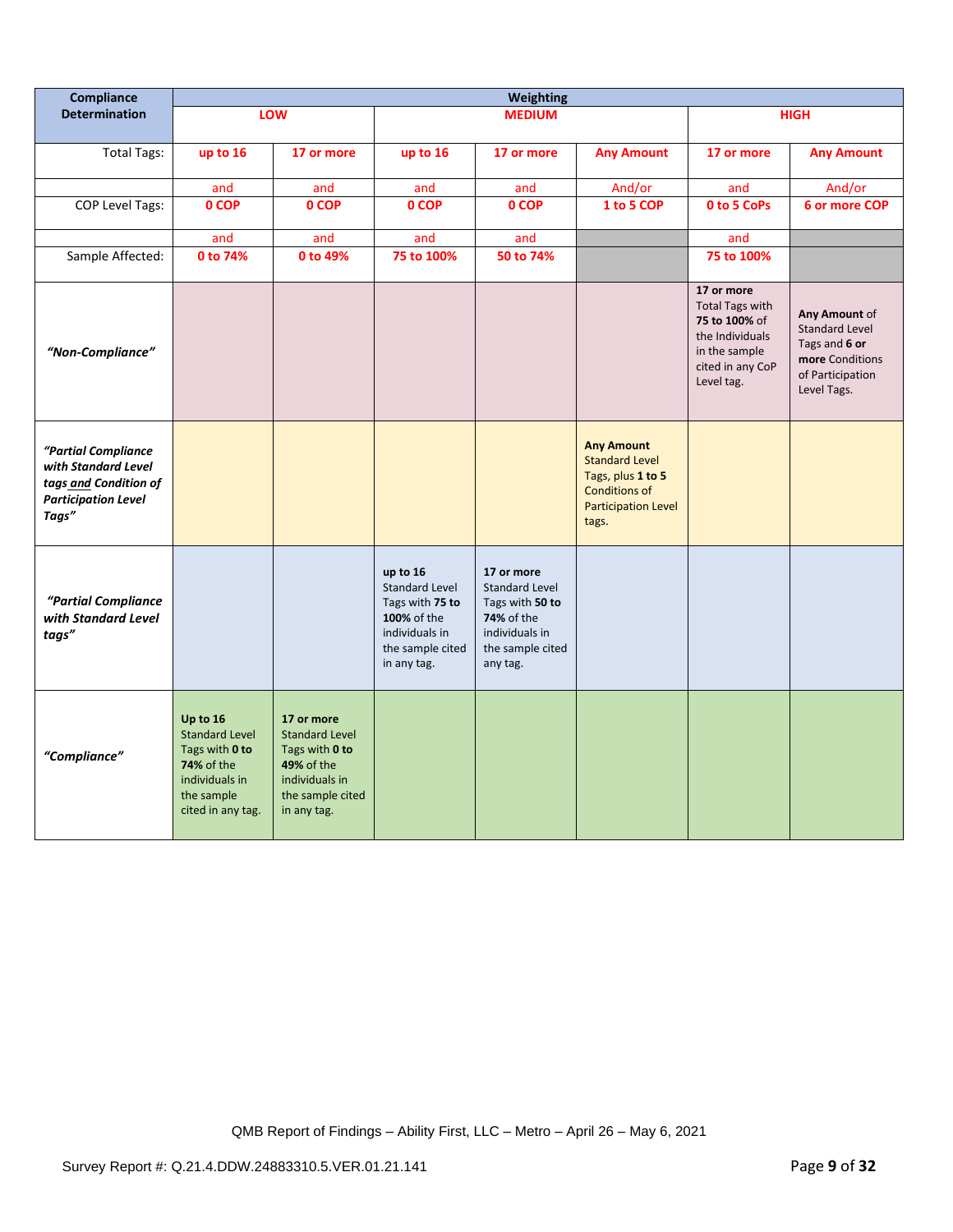**Agency: Ability First, LLC. – Metro Region** Program: Developmental Disabilities Waiver<br>Service: 2018: Supported Living, Family Liv 2018: Supported Living, Family Living, Customized In-Home Supports, Customized Community Supports, and Community Integrated Employment Services Survey Type: Verification<br>
Routine Survey: Cotober 9-**Routine Survey: October 9 – 27, 2020 Verification Survey: April 26 – May 6, 2021**

| <b>Standard of Care</b>                                                                                                                           | <b>Routine Survey Deficiencies</b><br>October 9 - 27, 2020                                                                                                       | <b>Verification Survey New and Repeat Deficiencies</b><br>April 26 - May 6, 2021 |  |  |  |  |
|---------------------------------------------------------------------------------------------------------------------------------------------------|------------------------------------------------------------------------------------------------------------------------------------------------------------------|----------------------------------------------------------------------------------|--|--|--|--|
| Service Domain: Health and Welfare - The state, on an ongoing basis, identifies, addresses and seeks to prevent occurrences of abuse, neglect and |                                                                                                                                                                  |                                                                                  |  |  |  |  |
|                                                                                                                                                   | exploitation. Individuals shall be afforded their basic human rights. The provider supports individuals to access needed healthcare services in a timely manner. |                                                                                  |  |  |  |  |
| Tag #1A08.2 Administrative Case File:                                                                                                             | <b>Standard Level Deficiency</b>                                                                                                                                 | <b>Standard Level Deficiency</b>                                                 |  |  |  |  |
| <b>Healthcare Requirements &amp; Follow-up</b>                                                                                                    |                                                                                                                                                                  |                                                                                  |  |  |  |  |
| Developmental Disabilities (DD) Waiver Service                                                                                                    | Based on record review, the Agency did not provide                                                                                                               | <b>New / Repeat Findings:</b>                                                    |  |  |  |  |
| Standards 2/26/2018; Re-Issue: 12/28/2018; Eff                                                                                                    | documentation of annual physical examinations                                                                                                                    |                                                                                  |  |  |  |  |
| 1/1/2019                                                                                                                                          | and/or other examinations as specified by a licensed                                                                                                             | Per the Agency's Plan of Correction approved on                                  |  |  |  |  |
| <b>Chapter 3 Safeguards: 3.1.1 Decision</b>                                                                                                       | physician for 1 of 20 individuals receiving Living                                                                                                               | 1/13/2021, "The compliance percentage is reviewed                                |  |  |  |  |
| <b>Consultation Process (DCP):</b> Health decisions are                                                                                           | Care Arrangements and Community Inclusion.                                                                                                                       | on a monthly basis by QA/QI as well as nursing                                   |  |  |  |  |
| the sole domain of waiver participants, their                                                                                                     |                                                                                                                                                                  | director and any deficiencies quickly remedied. The                              |  |  |  |  |
| guardians or healthcare decision makers.                                                                                                          | Review of the administrative individual case files                                                                                                               | nursing team at Ability First also routinely reviews all                         |  |  |  |  |
| Participants and their healthcare decision makers                                                                                                 | revealed the following items were not found,                                                                                                                     | medical coordination documentation on a quarterly                                |  |  |  |  |
| can confidently make decisions that are compatible                                                                                                | incomplete, and/or not current:                                                                                                                                  | basis to insure continued compliance." The agency                                |  |  |  |  |
| with their personal and cultural values. Provider                                                                                                 |                                                                                                                                                                  | did not provide evidence of monthly and quarterly                                |  |  |  |  |
| Agencies are required to support the informed                                                                                                     | <b>Living Care Arrangements / Community</b>                                                                                                                      | QA/QI and nursing director review during the                                     |  |  |  |  |
| decision making of waiver participants by supporting                                                                                              | <b>Inclusion (Individuals Receiving Multiple</b>                                                                                                                 | Verification Survey completed April 26 - May 6,                                  |  |  |  |  |
| access to medical consultation, information, and                                                                                                  | Services):                                                                                                                                                       | 2021.                                                                            |  |  |  |  |
| other available resources according to the following:                                                                                             |                                                                                                                                                                  |                                                                                  |  |  |  |  |
| The DCP is used when a person or his/her<br>1.                                                                                                    | <b>Primary Care Physician Visit:</b>                                                                                                                             |                                                                                  |  |  |  |  |
| guardian/healthcare decision maker has concerns,                                                                                                  | • Individual #20 - As indicated by collateral                                                                                                                    |                                                                                  |  |  |  |  |
| needs more information about health-related issues,                                                                                               | documentation reviewed, exam was completed on                                                                                                                    |                                                                                  |  |  |  |  |
| or has decided not to follow all or part of an order,                                                                                             | 9/25/2020. Follow-up was to be completed on                                                                                                                      |                                                                                  |  |  |  |  |
| recommendation, or suggestion. This includes, but                                                                                                 | 10/16/2020. No evidence of follow-up found.                                                                                                                      |                                                                                  |  |  |  |  |
| is not limited to:                                                                                                                                |                                                                                                                                                                  |                                                                                  |  |  |  |  |
| a. medical orders or recommendations from the                                                                                                     |                                                                                                                                                                  |                                                                                  |  |  |  |  |
| Primary Care Practitioner, Specialists or other                                                                                                   |                                                                                                                                                                  |                                                                                  |  |  |  |  |
| licensed medical or healthcare practitioners                                                                                                      |                                                                                                                                                                  |                                                                                  |  |  |  |  |
| such as a Nurse Practitioner (NP or CNP),                                                                                                         |                                                                                                                                                                  |                                                                                  |  |  |  |  |
| Physician Assistant (PA) or Dentist;                                                                                                              |                                                                                                                                                                  |                                                                                  |  |  |  |  |
| b. clinical recommendations made by                                                                                                               |                                                                                                                                                                  |                                                                                  |  |  |  |  |
| registered/licensed clinicians who are either                                                                                                     |                                                                                                                                                                  |                                                                                  |  |  |  |  |
| members of the IDT or clinicians who have                                                                                                         |                                                                                                                                                                  |                                                                                  |  |  |  |  |
| performed an evaluation such as a video-                                                                                                          |                                                                                                                                                                  |                                                                                  |  |  |  |  |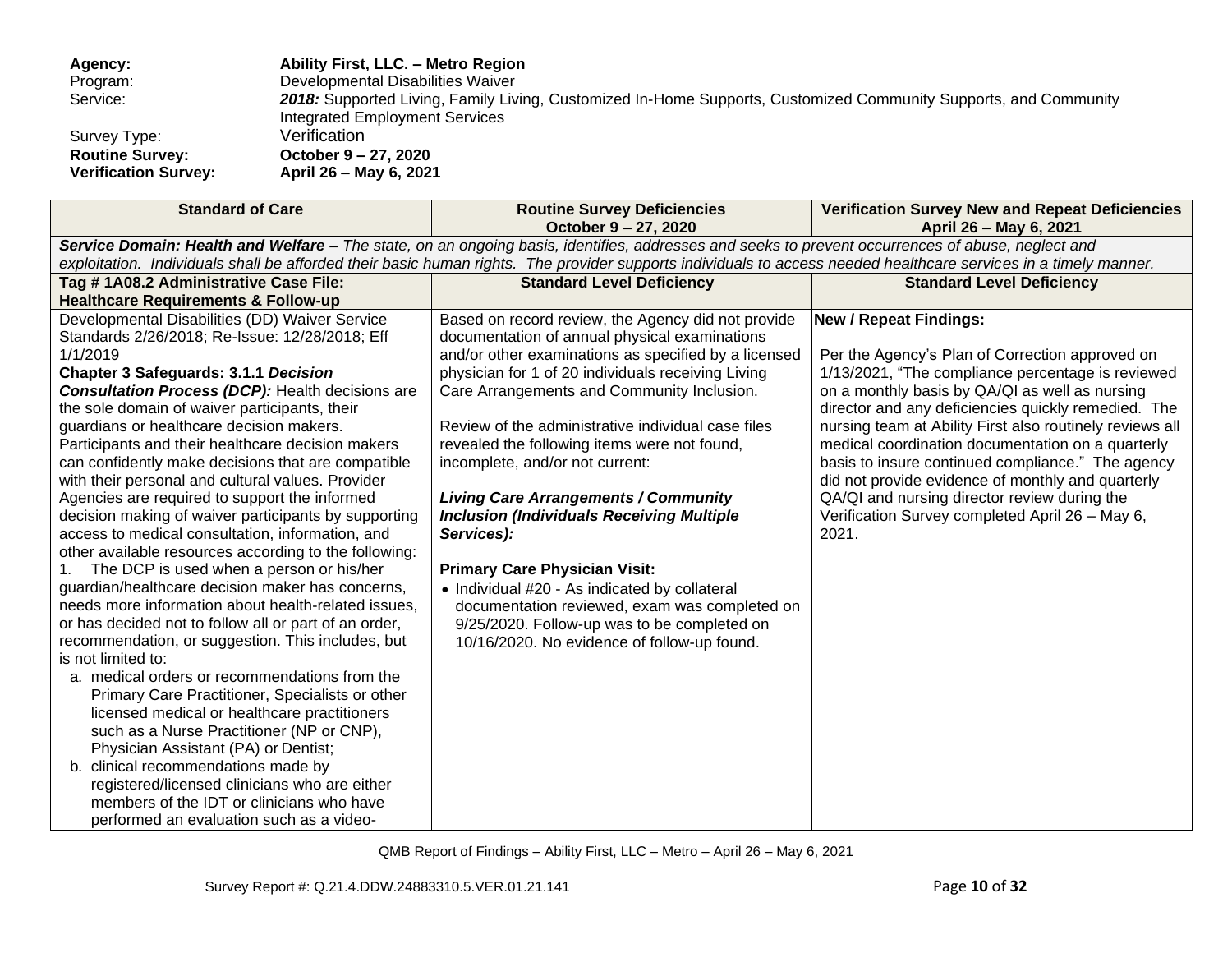| fluoroscopy;                                         |  |
|------------------------------------------------------|--|
| c. health related recommendations or suggestions     |  |
| from oversight activities such as the Individual     |  |
| Quality Review (IQR) or other DOH review or          |  |
| oversight activities; and                            |  |
| d. recommendations made through a Healthcare         |  |
| Plan (HCP), including a Comprehensive                |  |
| Aspiration Risk Management Plan (CARMP), or          |  |
| another plan.                                        |  |
|                                                      |  |
| 2. When the person/guardian disagrees with a         |  |
| recommendation or does not agree with the            |  |
| implementation of that recommendation,               |  |
| Provider Agencies follow the DCP and attend          |  |
| the meeting coordinated by the CM. During this       |  |
| meeting:                                             |  |
| a. Providers inform the person/guardian of the       |  |
| rationale for that recommendation, so that           |  |
| the benefit is made clear. This will be done in      |  |
| layman's terms and will include basic sharing        |  |
| of information designed to assist the                |  |
| person/guardian with understanding the risks         |  |
| and benefits of the recommendation.                  |  |
| b. The information will be focused on the specific   |  |
|                                                      |  |
| area of concern by the person/guardian.              |  |
| Alternatives should be presented, when               |  |
| available, if the guardian is interested in          |  |
| considering other options for implementation.        |  |
| c. Providers support the person/guardian to make     |  |
| an informed decision.                                |  |
| d. The decision made by the person/guardian          |  |
| during the meeting is accepted; plans are            |  |
| modified; and the IDT honors this health             |  |
| decision in every setting.                           |  |
|                                                      |  |
| <b>Chapter 20: Provider Documentation and Client</b> |  |
| Records: 20.2 Client Records Requirements: All       |  |
| DD Waiver Provider Agencies are required to create   |  |
| and maintain individual client records. The contents |  |
| of client records vary depending on the unique       |  |
| needs of the person receiving services and the       |  |
| resultant information produced. The extent of        |  |
| documentation required for individual client records |  |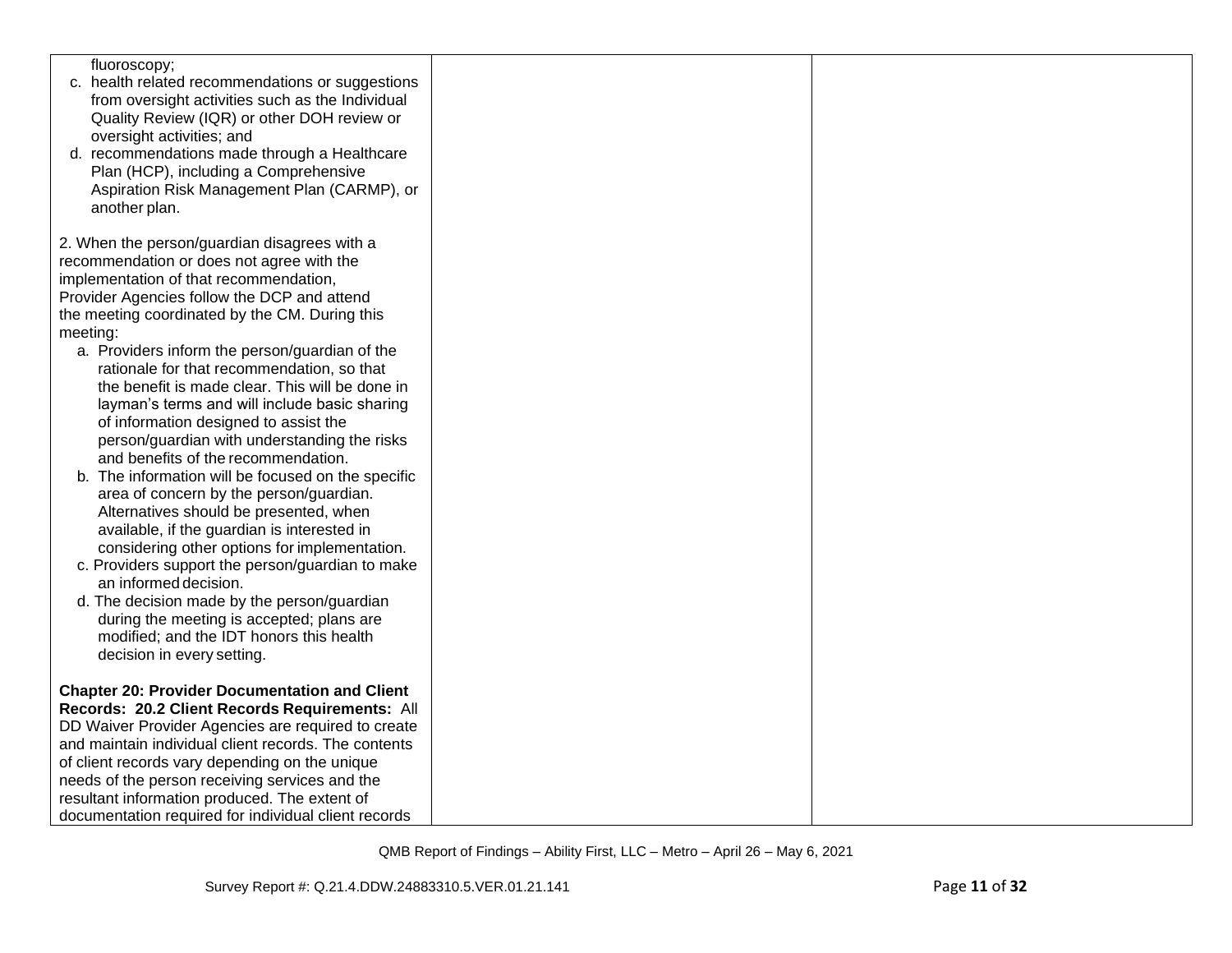| per service type depends on the location of the file, |  |
|-------------------------------------------------------|--|
| the type of service being provided, and the           |  |
| information necessary.                                |  |
| DD Waiver Provider Agencies are required to           |  |
| adhere to the following:                              |  |
| 1. Client records must contain all documents          |  |
| essential to the service being provided and           |  |
| essential to ensuring the health and safety of the    |  |
| person during the provision of the service.           |  |
| 2. Provider Agencies must have readily                |  |
| accessible records in home and community settings     |  |
| in paper or electronic form. Secure access to         |  |
| electronic records through the Therap web-based       |  |
| system using computers or mobile devices is           |  |
| acceptable.                                           |  |
| 3. Provider Agencies are responsible for ensuring     |  |
| that all plans created by nurses, RDs, therapists or  |  |
| BSCs are present in all needed settings.              |  |
| 4. Provider Agencies must maintain records of all     |  |
| documents produced by agency personnel or             |  |
| contractors on behalf of each person, including any   |  |
| routine notes or data, annual assessments, semi-      |  |
| annual reports, evidence of training                  |  |
| provided/received, progress notes, and any other      |  |
| interactions for which billing is generated.          |  |
| 5. Each Provider Agency is responsible for            |  |
| maintaining the daily or other contact notes          |  |
| documenting the nature and frequency of service       |  |
| delivery, as well as data tracking only for the       |  |
| services provided by their agency.                    |  |
| 6. The current Client File Matrix found in            |  |
| Appendix A Client File Matrix details the minimum     |  |
| requirements for records to be stored in agency       |  |
| office files, the delivery site, or with DSP while    |  |
| providing services in the community.                  |  |
| 7. All records pertaining to JCMs must be retained    |  |
| permanently and must be made available to DDSD        |  |
| upon request, upon the termination or expiration of   |  |
| a provider agreement, or upon provider withdrawal     |  |
| from services.                                        |  |
|                                                       |  |
| 20.5.3 Health Passport and Physician                  |  |
| <b>Consultation Form:</b> All Primary and Secondary   |  |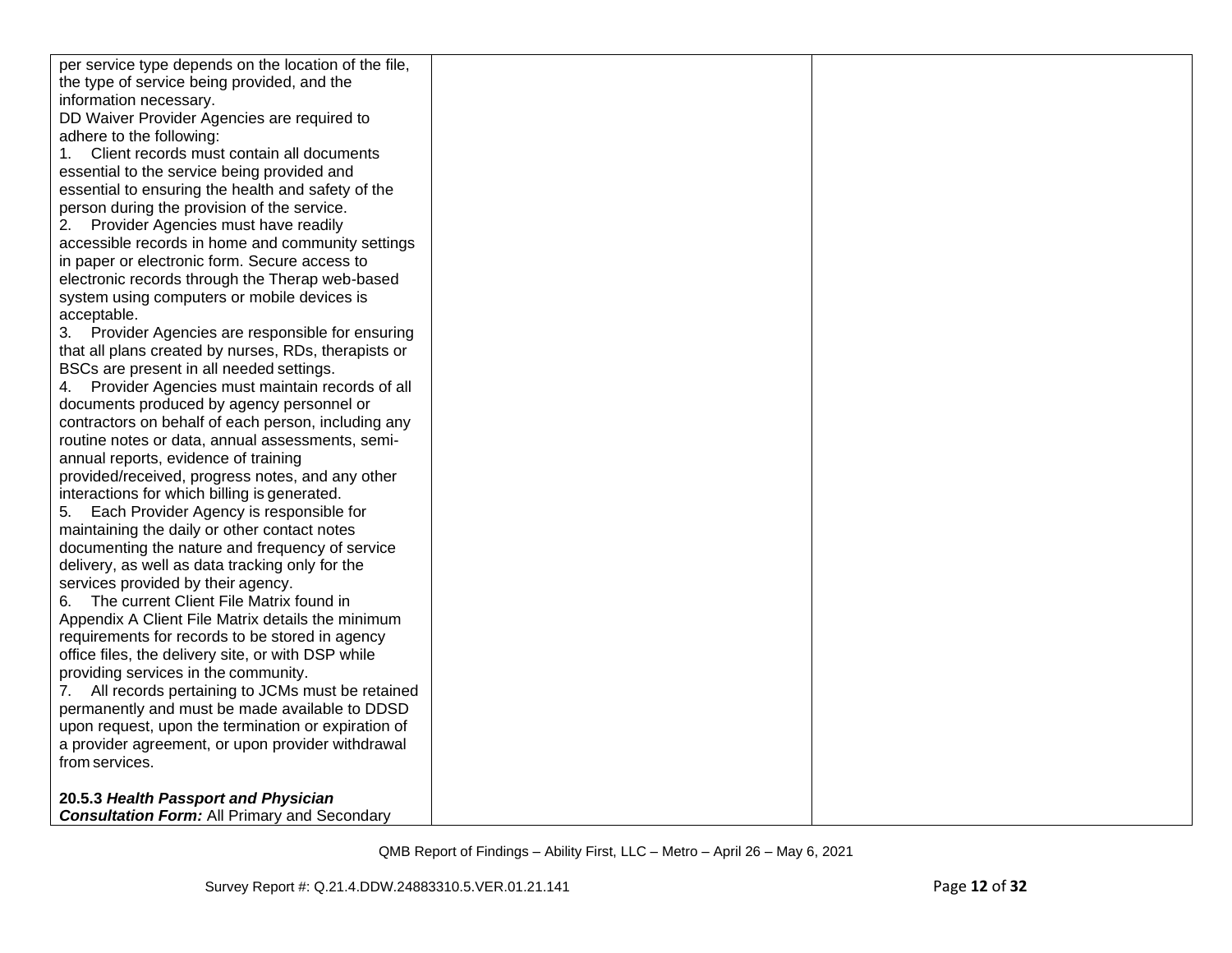| Provider Agencies must use the Health Passport<br>and Physician Consultation form from the Therap |  |
|---------------------------------------------------------------------------------------------------|--|
| system. This standardized document contains                                                       |  |
| individual, physician and emergency contact                                                       |  |
| information, a complete list of current medical                                                   |  |
| diagnoses, health and safety risk factors, allergies,                                             |  |
| and information regarding insurance, guardianship,                                                |  |
| and advance directives. The Health Passport also                                                  |  |
| includes a standardized form to use at medical                                                    |  |
| appointments called the Physician Consultation                                                    |  |
| form. The Physician Consultation form contains a list                                             |  |
| of all current medications.                                                                       |  |
|                                                                                                   |  |
| <b>Chapter 10: Living Care Arrangements (LCA)</b>                                                 |  |
| Living Supports-Supported Living: 10.3.9.6.1                                                      |  |
| <b>Monitoring and Supervision</b>                                                                 |  |
| 4. Ensure and document the following:                                                             |  |
| a. The person has a Primary Care Practitioner.                                                    |  |
| b. The person receives an annual physical<br>examination and other examinations as                |  |
|                                                                                                   |  |
| recommended by a Primary Care<br>Practitioner or specialist.                                      |  |
| c. The person receives annual                                                                     |  |
| dental check-ups and other                                                                        |  |
| check-ups as recommended by                                                                       |  |
| a licensed dentist.                                                                               |  |
| d. The person receives a hearing test as                                                          |  |
| recommended by a licensed audiologist.                                                            |  |
| e. The person receives eye                                                                        |  |
| examinations as recommended                                                                       |  |
| by a licensed optometrist or                                                                      |  |
| ophthalmologist.                                                                                  |  |
| 5. Agency activities occur as required for follow-up                                              |  |
| activities to medical appointments (e.g. treatment,                                               |  |
| visits to specialists, and changes in medication or                                               |  |
| daily routine).                                                                                   |  |
| 10.3.10.1 Living Care Arrangements (LCA)                                                          |  |
| Living Supports-IMLS: 10.3.10.2 General                                                           |  |
| Requirements: 9 . Medical services must be                                                        |  |
| ensured (i.e., ensure each person has a licensed                                                  |  |
| Primary Care Practitioner and receives an annual                                                  |  |
| physical examination, specialty medical care as                                                   |  |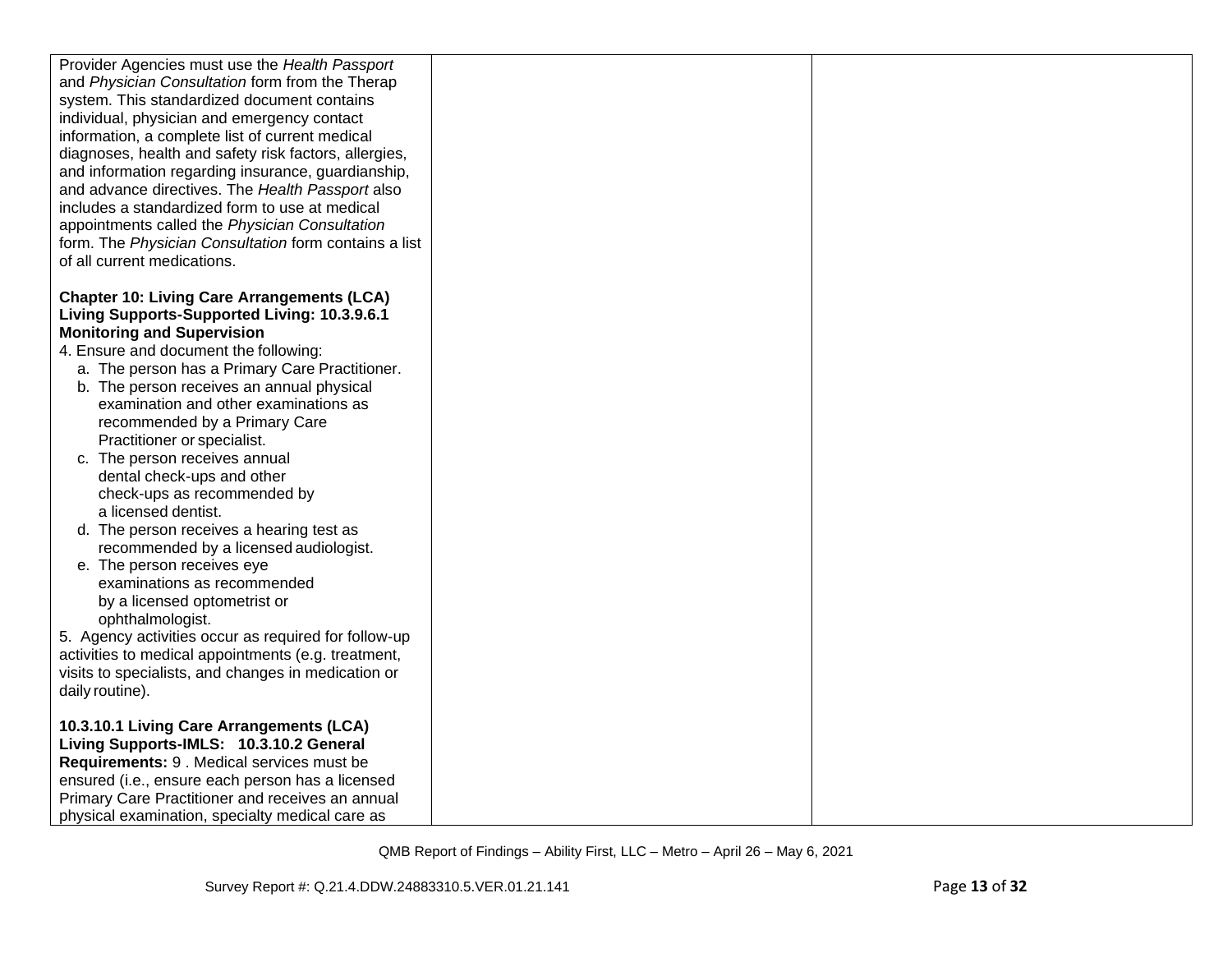| needed, and annual dental checkup by a licensed                                           |  |
|-------------------------------------------------------------------------------------------|--|
| dentist).                                                                                 |  |
|                                                                                           |  |
| <b>Chapter 13 Nursing Services: 13.2.3 General</b>                                        |  |
| <b>Requirements:</b>                                                                      |  |
|                                                                                           |  |
| 1. Each person has a licensed primary care                                                |  |
| practitioner and receives an annual physical                                              |  |
| examination and specialty medical/dental care<br>as needed. Nurses communicate with these |  |
|                                                                                           |  |
| providers to share current health information.                                            |  |
|                                                                                           |  |
|                                                                                           |  |
|                                                                                           |  |
|                                                                                           |  |
|                                                                                           |  |
|                                                                                           |  |
|                                                                                           |  |
|                                                                                           |  |
|                                                                                           |  |
|                                                                                           |  |
|                                                                                           |  |
|                                                                                           |  |
|                                                                                           |  |
|                                                                                           |  |
|                                                                                           |  |
|                                                                                           |  |
|                                                                                           |  |
|                                                                                           |  |
|                                                                                           |  |
|                                                                                           |  |
|                                                                                           |  |
|                                                                                           |  |
|                                                                                           |  |
|                                                                                           |  |
|                                                                                           |  |
|                                                                                           |  |
|                                                                                           |  |
|                                                                                           |  |
|                                                                                           |  |
|                                                                                           |  |
|                                                                                           |  |
|                                                                                           |  |
|                                                                                           |  |
|                                                                                           |  |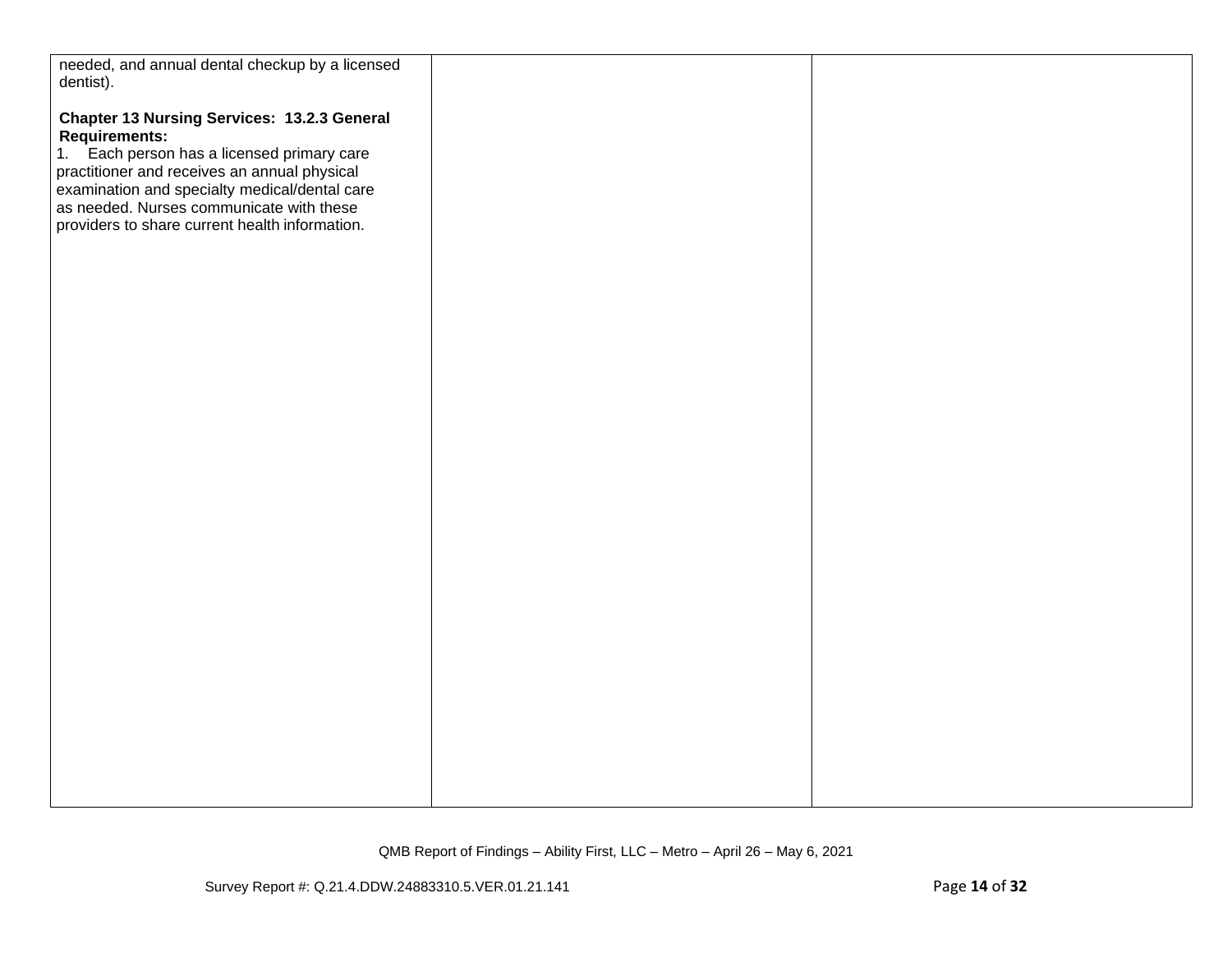| Tag #1A09 Medication Delivery Routine                | <b>Condition of Participation Level Deficiency</b> | <b>Standard Level Deficiency</b>                     |
|------------------------------------------------------|----------------------------------------------------|------------------------------------------------------|
| <b>Medication Administration</b>                     |                                                    |                                                      |
| Developmental Disabilities (DD) Waiver Service       | After an analysis of the evidence it has been      | <b>New / Repeat Finding:</b>                         |
| Standards 2/26/2018; Re-Issue: 12/28/2018; Eff       | determined there is a significant potential for a  |                                                      |
| 1/1/2019                                             | negative outcome to occur.                         | Per the Agency's Plan of Correction approved on      |
| <b>Chapter 20: Provider Documentation and Client</b> |                                                    | 1/13/2021, "The assistant director will audit the    |
| <b>Records 20.6 Medication Administration Record</b> | Medication Administration Records (MAR) were       | house lead each week, and the director of supported  |
| (MAR): A current Medication Administration           | reviewed for the months of September 2020.         | living will audit on a monthly basis in Therap". The |
| Record (MAR) must be maintained in all settings      |                                                    | agency did not provide evidence of the assistant     |
| where medications or treatments are delivered.       | Individual #8                                      | director auditing the house lead weekly, and the     |
| Family Living Providers may opt not to use MARs if   | September 2020                                     | director of supported living auditing on a monthly   |
| they are the sole provider who supports the person   | Medication Administration Records contained        | basis in Therap during the Verification Survey       |
| with medications or treatments. However, if there    | missing entries. No documentation found indicating | completed April 26 - May 6, 2021.                    |
| are services provided by unrelated DSP, ANS for      | reason for missing entries:                        |                                                      |
| Medication Oversight must be budgeted, and a MAR     | • Fluoxetine 20mg (2 times daily) - Blank 9/27 -   |                                                      |
| must be created and used by the DSP.                 | 30 (8 AM and 8 PM)                                 |                                                      |
| Primary and Secondary Provider Agencies are          |                                                    |                                                      |
| responsible for:                                     | • Fluticasone Prop 0.05% (2 times daily) -Blank    |                                                      |
| 1. Creating and maintaining either an                | $9/27 - 30$ (8 AM and 8 PM)                        |                                                      |
| electronic or paper MAR in their service             |                                                    |                                                      |
| setting. Provider Agencies may use the MAR           | • Levothyroxine 125mcg (1 time daily) - Blank      |                                                      |
| in Therap, but are not mandated to do so.            | $9/27 - 9/30/2020$ (8 AM)                          |                                                      |
| 2. Continually communicating any changes             |                                                    |                                                      |
| about medications and treatments between             |                                                    |                                                      |
| Provider Agencies to assure health and safety.       |                                                    |                                                      |
| 7. Including the following on the MAR:               |                                                    |                                                      |
| a. The name of the person, a transcription of        |                                                    |                                                      |
| the physician's or licensed health care              |                                                    |                                                      |
| provider's orders including the brand and            |                                                    |                                                      |
| generic names for all ordered routine and            |                                                    |                                                      |
| PRN medications or treatments, and the               |                                                    |                                                      |
| diagnoses for which the medications or               |                                                    |                                                      |
| treatments are prescribed;                           |                                                    |                                                      |
| b. The prescribed dosage, frequency and              |                                                    |                                                      |
| method or route of administration; times             |                                                    |                                                      |
| and dates of administration for all ordered          |                                                    |                                                      |
| routine or PRN prescriptions or treatments;          |                                                    |                                                      |
| over the counter (OTC) or "comfort"                  |                                                    |                                                      |
| medications or treatments and all self-              |                                                    |                                                      |
| selected herbal or vitamin therapy;                  |                                                    |                                                      |
| c. Documentation of all time limited or              |                                                    |                                                      |
| discontinued medications or treatments;              |                                                    |                                                      |
| d. The initials of the individual administering      |                                                    |                                                      |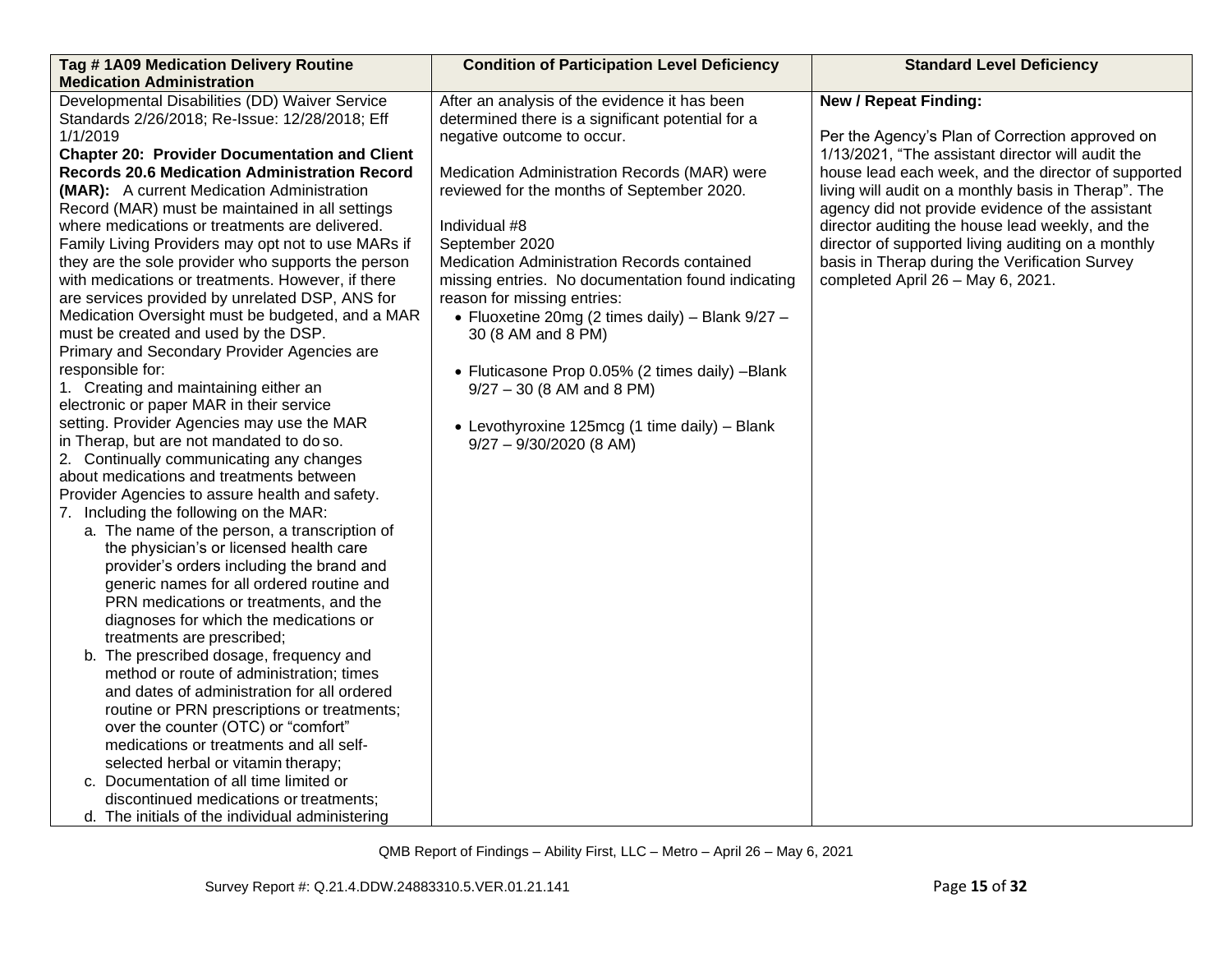| or assisting with the medication delivery                               |  |
|-------------------------------------------------------------------------|--|
| and a signature page or electronic record                               |  |
| that designates the full name                                           |  |
| corresponding to the initials;                                          |  |
| e. Documentation of refused, missed, or held                            |  |
| medications or treatments;                                              |  |
| f. Documentation of any allergic                                        |  |
| reaction that occurred due to                                           |  |
| medication or treatments; and                                           |  |
| g. For PRN medications or treatments:                                   |  |
| i. instructions for the use of the PRN                                  |  |
| medication or treatment which must include                              |  |
| observable signs/symptoms or                                            |  |
| circumstances in which the medication or                                |  |
| treatment is to be used and the number of                               |  |
| doses that may be used in a 24-hour                                     |  |
| period;                                                                 |  |
|                                                                         |  |
| ii. clear documentation that the DSP                                    |  |
| contacted the agency nurse prior to<br>assisting with the medication or |  |
| treatment, unless the DSP is a Family                                   |  |
|                                                                         |  |
| Living Provider related by affinity of                                  |  |
| consanguinity; and                                                      |  |
| iii. documentation of the effectiveness of                              |  |
| the PRN medication or treatment.                                        |  |
| <b>Chapter 10 Living Care Arrangements</b>                              |  |
| 10.3.4 Medication Assessment and Delivery:                              |  |
| Living Supports Provider Agencies must support and                      |  |
| comply with:                                                            |  |
| 1. the processes identified in the DDSD AWMD                            |  |
| training;                                                               |  |
| 2. the nursing and DSP functions identified in                          |  |
| the Chapter 13.3 Part 2- Adult Nursing                                  |  |
| Services;                                                               |  |
| 3. all Board of Pharmacy regulations as noted in                        |  |
| Chapter 16.5 Board of Pharmacy; and                                     |  |
| 4. documentation requirements in a                                      |  |
| Medication Administration Record (MAR) as                               |  |
| described in Chapter 20.6 Medication                                    |  |
| Administration Record (MAR).                                            |  |
|                                                                         |  |
| NMAC 16.19.11.8 MINIMUM STANDARDS:                                      |  |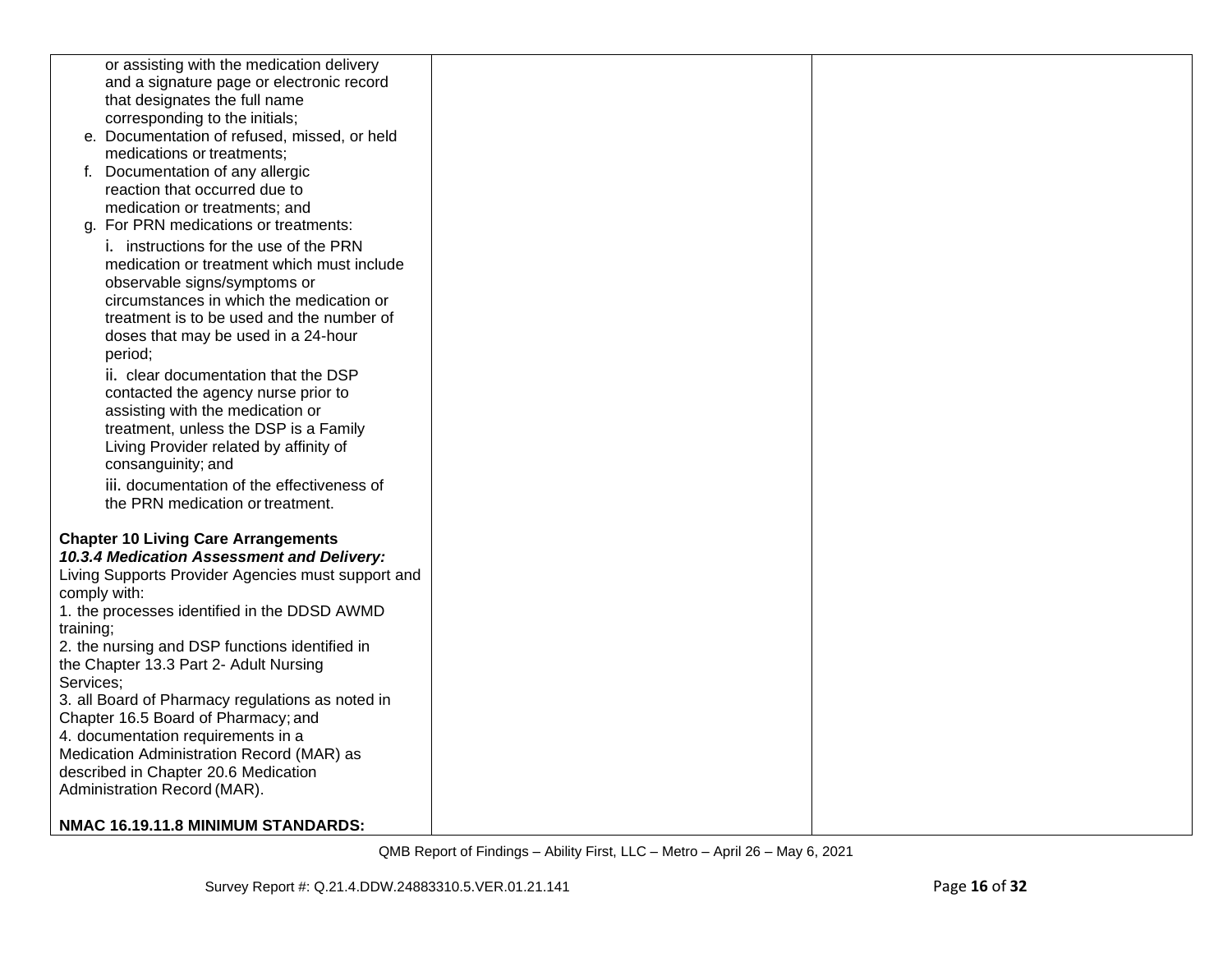| A. MINIMUM STANDARDS FOR THE                                                                                                                                                     |  |
|----------------------------------------------------------------------------------------------------------------------------------------------------------------------------------|--|
| DISTRIBUTION, STORAGE, HANDLING AND                                                                                                                                              |  |
| <b>RECORD KEEPING OF DRUGS:</b>                                                                                                                                                  |  |
| (d) The facility shall have a Medication                                                                                                                                         |  |
| Administration Record (MAR) documenting                                                                                                                                          |  |
| medication administered to residents, including                                                                                                                                  |  |
| over-the-counter medications. This                                                                                                                                               |  |
| documentation shall include:                                                                                                                                                     |  |
| Name of resident;<br>(i)                                                                                                                                                         |  |
| Date given;<br>(ii)                                                                                                                                                              |  |
| (iii) Drug product name;                                                                                                                                                         |  |
| (iv) Dosage and form;                                                                                                                                                            |  |
| (v) Strength of drug;<br>(vi) Route of administration;                                                                                                                           |  |
| (vii) How often medication is to be taken;                                                                                                                                       |  |
| (viii) Time taken and staff initials;                                                                                                                                            |  |
| (ix) Dates when the medication is discontinued                                                                                                                                   |  |
| or changed;                                                                                                                                                                      |  |
| The name and initials of all staff<br>(x)                                                                                                                                        |  |
| administering medications.                                                                                                                                                       |  |
|                                                                                                                                                                                  |  |
| <b>Model Custodial Procedure Manual</b><br><b>D. Administration of Drugs</b><br>Unless otherwise stated by practitioner, patients<br>will not be allowed to administer their own |  |
| medications.                                                                                                                                                                     |  |
| Document the practitioner's order authorizing the                                                                                                                                |  |
| self-administration of medications.                                                                                                                                              |  |
|                                                                                                                                                                                  |  |
| All PRN (As needed) medications shall have                                                                                                                                       |  |
| complete detail instructions regarding the                                                                                                                                       |  |
| administering of the medication. This shall include:                                                                                                                             |  |
| $\triangleright$ symptoms that indicate the use of the                                                                                                                           |  |
| medication,                                                                                                                                                                      |  |
| exact dosage to be used, and<br>➤                                                                                                                                                |  |
| the exact amount to be used in a 24-hour<br>➤                                                                                                                                    |  |
| period.                                                                                                                                                                          |  |
|                                                                                                                                                                                  |  |
|                                                                                                                                                                                  |  |
|                                                                                                                                                                                  |  |
|                                                                                                                                                                                  |  |
|                                                                                                                                                                                  |  |
|                                                                                                                                                                                  |  |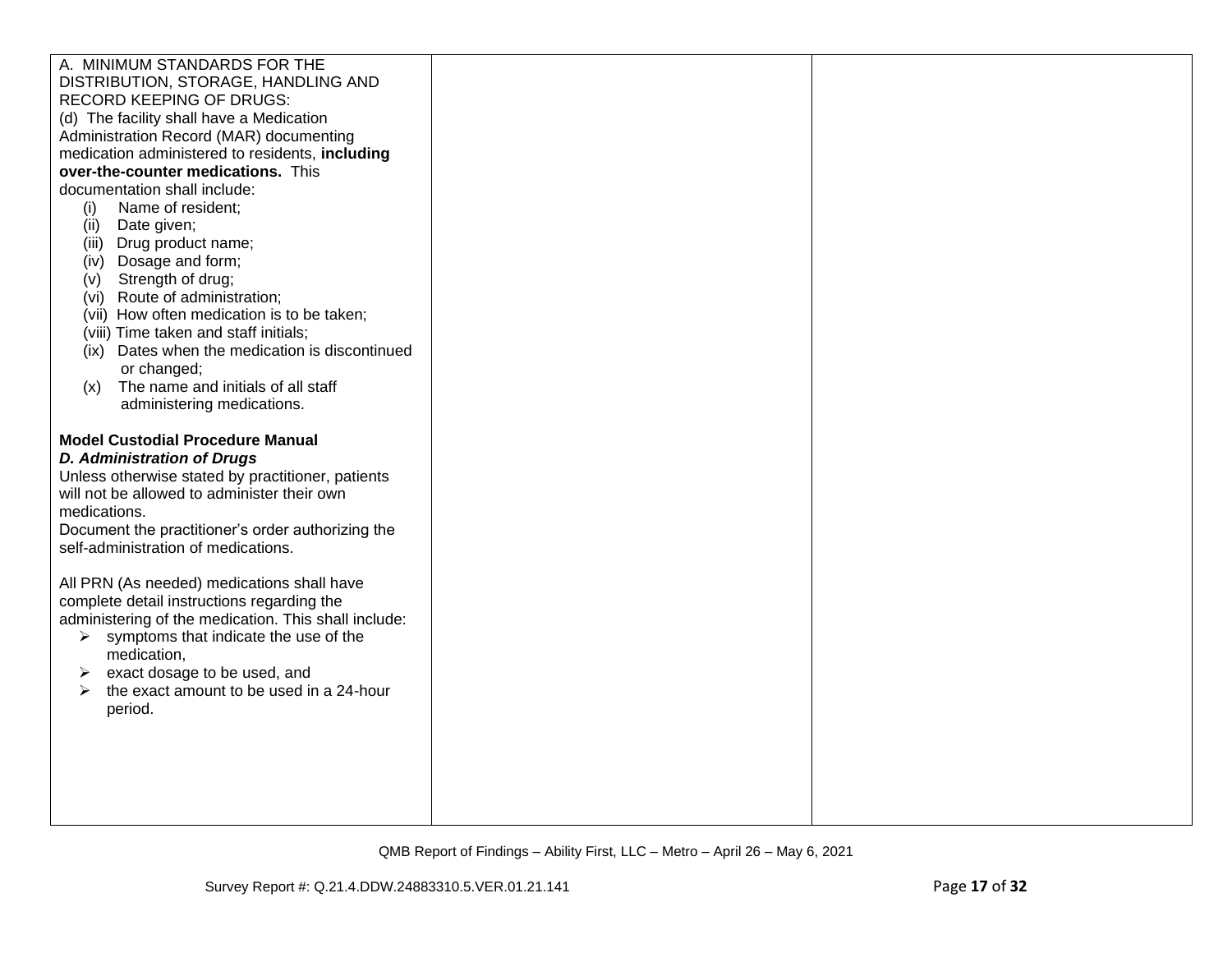| Tag #1A09.0 Medication Delivery Routine              | <b>Standard Level Deficiency</b>                   | <b>Standard Level Deficiency</b>                     |
|------------------------------------------------------|----------------------------------------------------|------------------------------------------------------|
| <b>Medication Administration</b>                     |                                                    |                                                      |
| Developmental Disabilities (DD) Waiver Service       | Medication Administration Records (MAR) were       | <b>New / Repeat Finding:</b>                         |
| Standards 2/26/2018; Re-Issue: 12/28/2018; Eff       | reviewed for the months of September 2020.         |                                                      |
| 1/1/2019                                             |                                                    | Per the Agency's Plan of Correction approved on      |
| <b>Chapter 20: Provider Documentation and Client</b> | Based on record review, 1 of 20 individuals had    | 1/13/2021, , "QA/QI director run reports to make     |
| <b>Records 20.6 Medication Administration Record</b> | Medication Administration Records (MAR), which     | sure everything is compliant on a monthly basis".    |
| (MAR): A current Medication Administration           | contained missing medications entries and/or other | The agency did not provide evidence of monthly       |
| Record (MAR) must be maintained in all settings      | errors:                                            | QA/QI director report during the Verification Survey |
| where medications or treatments are delivered.       |                                                    | completed April 26 - May 6, 2021.                    |
| Family Living Providers may opt not to use MARs if   | Individual #20                                     |                                                      |
| they are the sole provider who supports the person   | September 2020                                     |                                                      |
| with medications or treatments. However, if there    | Medication Administration Records did not contain  |                                                      |
| are services provided by unrelated DSP, ANS for      | the strength of the medication which is to be      |                                                      |
| Medication Oversight must be budgeted, and a MAR     | given:                                             |                                                      |
| must be created and used by the DSP.                 | • Triameterene HCTZ (1 time daily)                 |                                                      |
| Primary and Secondary Provider Agencies are          |                                                    |                                                      |
| responsible for:                                     |                                                    |                                                      |
| 1. Creating and maintaining either an                |                                                    |                                                      |
| electronic or paper MAR in their service             |                                                    |                                                      |
| setting. Provider Agencies may use the MAR           |                                                    |                                                      |
| in Therap, but are not mandated to do so.            |                                                    |                                                      |
| 2. Continually communicating any changes             |                                                    |                                                      |
| about medications and treatments between             |                                                    |                                                      |
| Provider Agencies to assure health and safety.       |                                                    |                                                      |
| 8. Including the following on the MAR:               |                                                    |                                                      |
| a. The name of the person, a transcription of        |                                                    |                                                      |
| the physician's or licensed health care              |                                                    |                                                      |
| provider's orders including the brand and            |                                                    |                                                      |
| generic names for all ordered routine and            |                                                    |                                                      |
| PRN medications or treatments, and the               |                                                    |                                                      |
| diagnoses for which the medications or               |                                                    |                                                      |
| treatments are prescribed;                           |                                                    |                                                      |
| b. The prescribed dosage, frequency and              |                                                    |                                                      |
| method or route of administration; times             |                                                    |                                                      |
| and dates of administration for all ordered          |                                                    |                                                      |
| routine or PRN prescriptions or treatments;          |                                                    |                                                      |
| over the counter (OTC) or "comfort"                  |                                                    |                                                      |
| medications or treatments and all self-              |                                                    |                                                      |
| selected herbal or vitamin therapy;                  |                                                    |                                                      |
| c. Documentation of all time limited or              |                                                    |                                                      |
| discontinued medications or treatments;              |                                                    |                                                      |
| d. The initials of the individual administering      |                                                    |                                                      |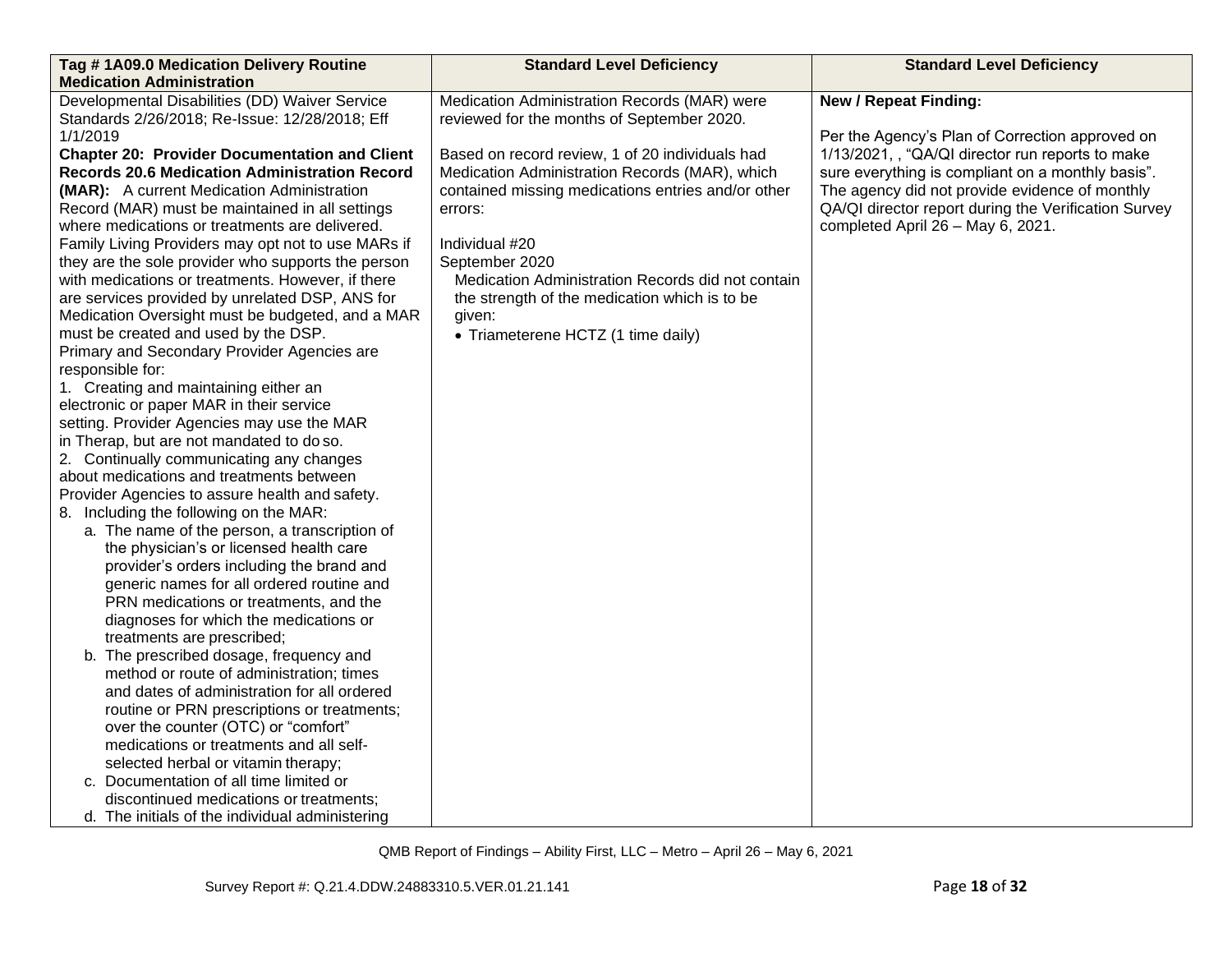| or assisting with the medication delivery                               |  |
|-------------------------------------------------------------------------|--|
| and a signature page or electronic record                               |  |
| that designates the full name                                           |  |
| corresponding to the initials;                                          |  |
| e. Documentation of refused, missed, or held                            |  |
| medications or treatments;                                              |  |
| f. Documentation of any allergic                                        |  |
| reaction that occurred due to                                           |  |
| medication or treatments; and                                           |  |
| g. For PRN medications or treatments:                                   |  |
| i. instructions for the use of the PRN                                  |  |
| medication or treatment which must include                              |  |
| observable signs/symptoms or                                            |  |
| circumstances in which the medication or                                |  |
| treatment is to be used and the number of                               |  |
| doses that may be used in a 24-hour                                     |  |
| period;                                                                 |  |
|                                                                         |  |
| ii. clear documentation that the DSP                                    |  |
| contacted the agency nurse prior to<br>assisting with the medication or |  |
| treatment, unless the DSP is a Family                                   |  |
|                                                                         |  |
| Living Provider related by affinity of                                  |  |
| consanguinity; and                                                      |  |
| iii. documentation of the effectiveness of                              |  |
| the PRN medication or treatment.                                        |  |
| <b>Chapter 10 Living Care Arrangements</b>                              |  |
| 10.3.4 Medication Assessment and Delivery:                              |  |
| Living Supports Provider Agencies must support and                      |  |
| comply with:                                                            |  |
| 1. the processes identified in the DDSD AWMD                            |  |
| training;                                                               |  |
| 2. the nursing and DSP functions identified in                          |  |
| the Chapter 13.3 Part 2- Adult Nursing                                  |  |
| Services;                                                               |  |
| 3. all Board of Pharmacy regulations as noted in                        |  |
| Chapter 16.5 Board of Pharmacy; and                                     |  |
| 4. documentation requirements in a                                      |  |
| Medication Administration Record (MAR) as                               |  |
| described in Chapter 20.6 Medication                                    |  |
| Administration Record (MAR).                                            |  |
|                                                                         |  |
| NMAC 16.19.11.8 MINIMUM STANDARDS:                                      |  |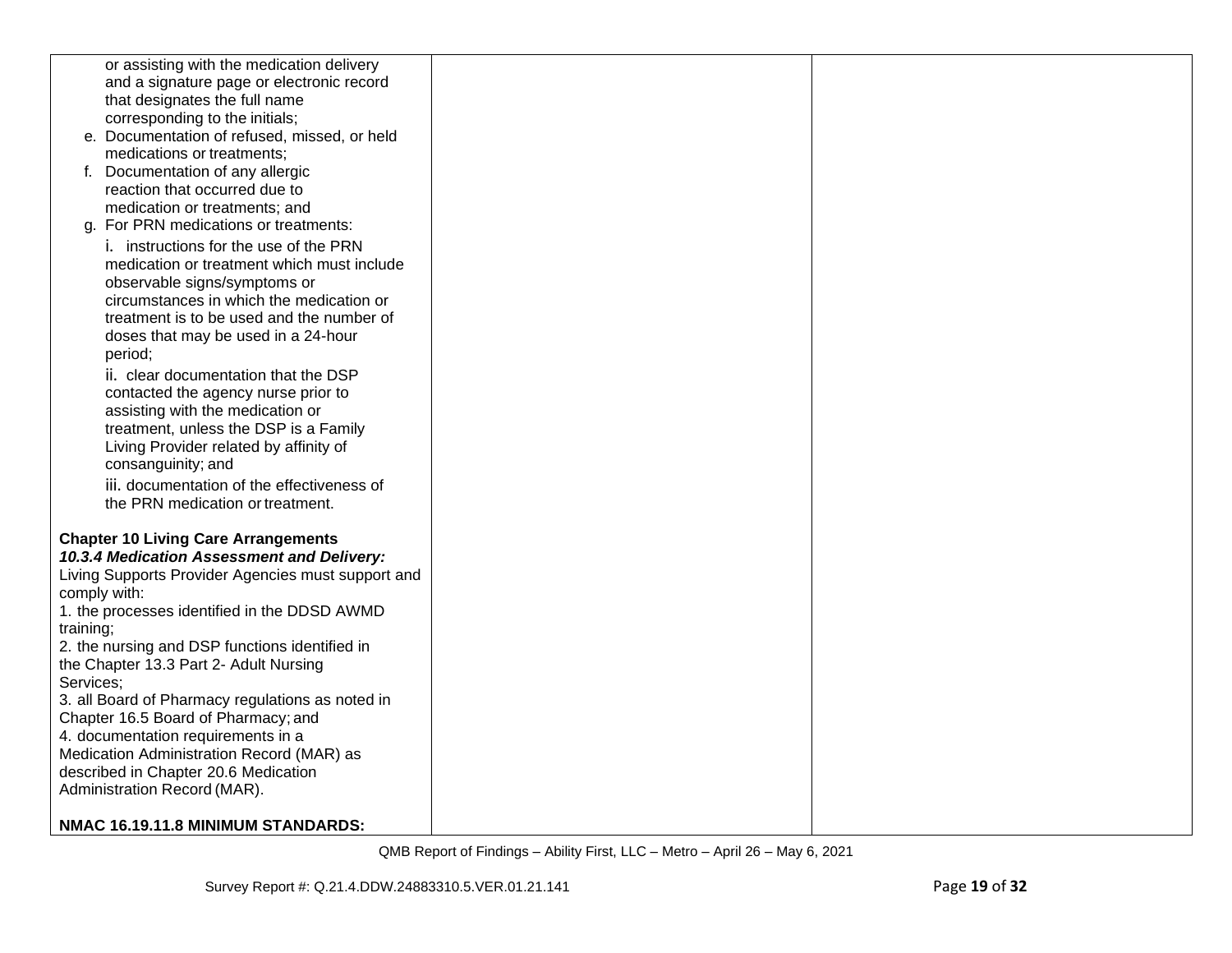| A. MINIMUM STANDARDS FOR THE                                                                                                                                                                                                                          |  |
|-------------------------------------------------------------------------------------------------------------------------------------------------------------------------------------------------------------------------------------------------------|--|
| DISTRIBUTION, STORAGE, HANDLING AND                                                                                                                                                                                                                   |  |
| <b>RECORD KEEPING OF DRUGS:</b>                                                                                                                                                                                                                       |  |
| (d) The facility shall have a Medication                                                                                                                                                                                                              |  |
| Administration Record (MAR) documenting                                                                                                                                                                                                               |  |
| medication administered to residents, including                                                                                                                                                                                                       |  |
| over-the-counter medications. This                                                                                                                                                                                                                    |  |
| documentation shall include:                                                                                                                                                                                                                          |  |
| Name of resident;<br>(i)                                                                                                                                                                                                                              |  |
| Date given;<br>(ii)                                                                                                                                                                                                                                   |  |
| (iii) Drug product name;                                                                                                                                                                                                                              |  |
| (iv) Dosage and form;                                                                                                                                                                                                                                 |  |
| (v) Strength of drug;                                                                                                                                                                                                                                 |  |
| (vi) Route of administration;                                                                                                                                                                                                                         |  |
| (vii) How often medication is to be taken;<br>(viii) Time taken and staff initials;                                                                                                                                                                   |  |
| (ix) Dates when the medication is discontinued                                                                                                                                                                                                        |  |
| or changed;                                                                                                                                                                                                                                           |  |
| The name and initials of all staff<br>(x)                                                                                                                                                                                                             |  |
| administering medications.                                                                                                                                                                                                                            |  |
|                                                                                                                                                                                                                                                       |  |
| <b>Model Custodial Procedure Manual</b><br><b>D. Administration of Drugs</b><br>Unless otherwise stated by practitioner, patients<br>will not be allowed to administer their own<br>medications.<br>Document the practitioner's order authorizing the |  |
| self-administration of medications.                                                                                                                                                                                                                   |  |
| All PRN (As needed) medications shall have                                                                                                                                                                                                            |  |
| complete detail instructions regarding the                                                                                                                                                                                                            |  |
| administering of the medication. This shall include:                                                                                                                                                                                                  |  |
| $\triangleright$ symptoms that indicate the use of the                                                                                                                                                                                                |  |
| medication,                                                                                                                                                                                                                                           |  |
| exact dosage to be used, and<br>➤                                                                                                                                                                                                                     |  |
| the exact amount to be used in a 24-hour<br>➤                                                                                                                                                                                                         |  |
| period.                                                                                                                                                                                                                                               |  |
|                                                                                                                                                                                                                                                       |  |
|                                                                                                                                                                                                                                                       |  |
|                                                                                                                                                                                                                                                       |  |
|                                                                                                                                                                                                                                                       |  |
|                                                                                                                                                                                                                                                       |  |
|                                                                                                                                                                                                                                                       |  |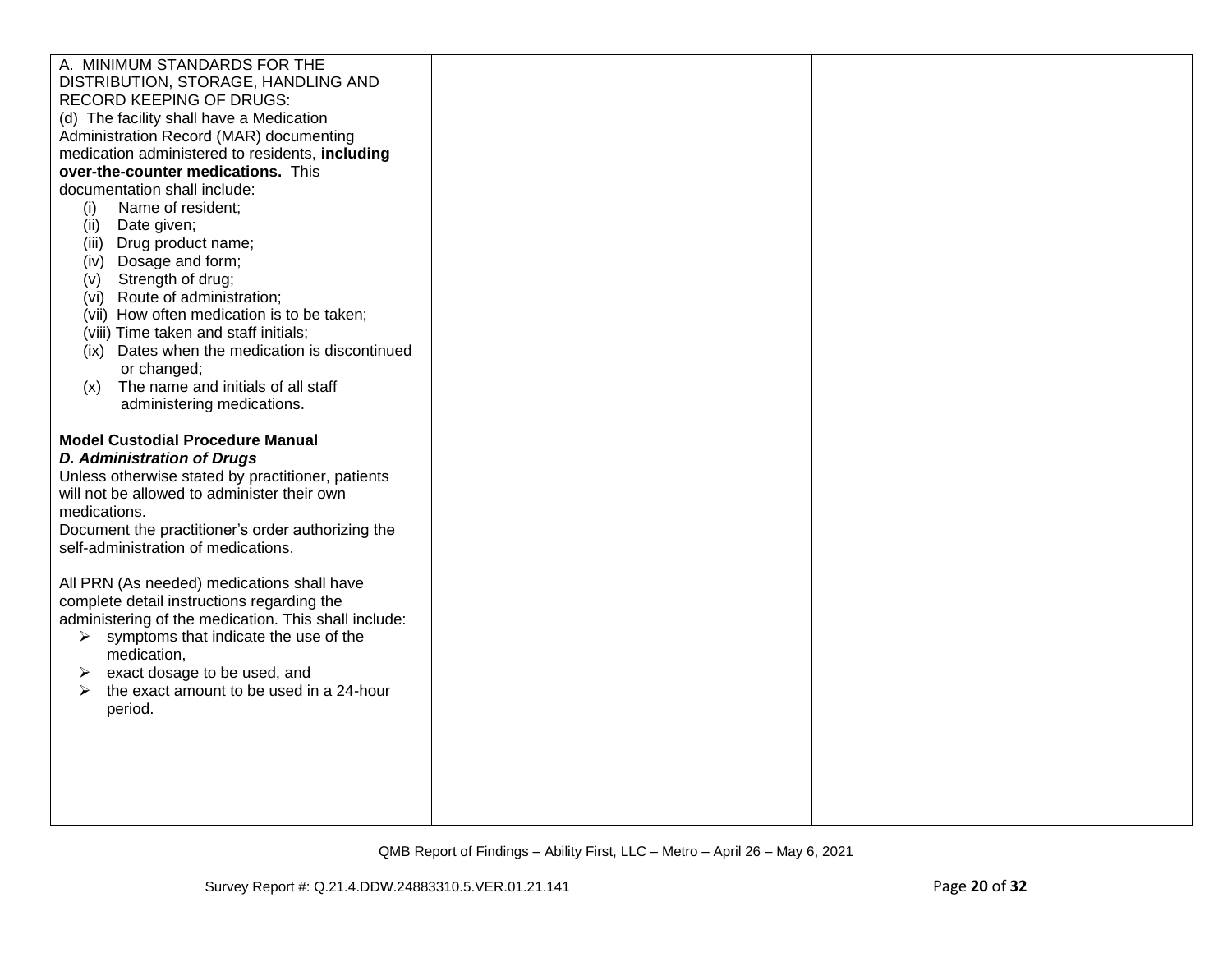| Tag #1A15.2 Administrative Case File:<br><b>Healthcare Documentation (Therap and</b>                                                                                                                                                                                                                                                                                                                                                                    | <b>Condition of Participation Level Deficiency</b>                                                                                                                                                                                                                                                            | <b>Condition of Participation Level Deficiency</b>                                                                                                                                                                                                            |
|---------------------------------------------------------------------------------------------------------------------------------------------------------------------------------------------------------------------------------------------------------------------------------------------------------------------------------------------------------------------------------------------------------------------------------------------------------|---------------------------------------------------------------------------------------------------------------------------------------------------------------------------------------------------------------------------------------------------------------------------------------------------------------|---------------------------------------------------------------------------------------------------------------------------------------------------------------------------------------------------------------------------------------------------------------|
| Required Plans) (RTN Survey - Modified by IRF)                                                                                                                                                                                                                                                                                                                                                                                                          |                                                                                                                                                                                                                                                                                                               |                                                                                                                                                                                                                                                               |
| Developmental Disabilities (DD) Waiver Service<br>Standards 2/26/2018; Re-Issue: 12/28/2018; Eff<br>1/1/2019<br><b>Chapter 20: Provider Documentation and Client</b><br>Records: 20.2 Client Records Requirements: All<br>DD Waiver Provider Agencies are required to create<br>and maintain individual client records. The contents<br>of client records vary depending on the unique                                                                  | After an analysis of the evidence it has been<br>determined there is a significant potential for a<br>negative outcome to occur.<br>Based on record review, the Agency did not<br>maintain the required documentation in the<br>Individuals Agency Record as required by standard<br>for 9 of 20 individuals. | <b>New / Repeat Findings:</b><br>After an analysis of the evidence it has been<br>determined there is a significant potential for a<br>negative outcome to occur.<br>Based on record review, the Agency did not<br>maintain the required documentation in the |
| needs of the person receiving services and the<br>resultant information produced. The extent of<br>documentation required for individual client records<br>per service type depends on the location of the file,<br>the type of service being provided, and the<br>information necessary.                                                                                                                                                               | Review of the administrative individual case files<br>revealed the following items were not found,<br>incomplete, and/or not current:<br><b>Comprehensive Aspiration Risk Management</b>                                                                                                                      | Individuals Agency Record as required by standard<br>for 4 of 20 individuals.<br>Review of the administrative individual case files<br>revealed the following items were not found,<br>incomplete, and/or not current:                                        |
| DD Waiver Provider Agencies are required to<br>adhere to the following:<br>Client records must contain all documents<br>1.<br>essential to the service being provided and essential                                                                                                                                                                                                                                                                     | Plan:<br>$\triangleright$ Not Found (#10)<br>$\triangleright$ Not Current (#18)                                                                                                                                                                                                                               | <b>Comprehensive Aspiration Risk Management</b><br>Plan:<br>$\triangleright$ Not Current (#10, 18)                                                                                                                                                            |
| to ensuring the health and safety of the person<br>during the provision of the service.<br>2. Provider Agencies must have readily<br>accessible records in home and community settings<br>in paper or electronic form. Secure access to<br>electronic records through the Therap web-based                                                                                                                                                              | <b>Healthcare Passport:</b><br>$\triangleright$ Did not contain Name of Physician (#2, 4, 6, 7,<br>10)<br>> Did not contain Guardianship/Healthcare Decision<br>Maker (#10)                                                                                                                                   | <b>Medical Emergency Response Plans:</b><br>Allergies:<br>• Individual #3 - As indicated by the IST section of<br>ISP the individual is required to have a plan. No<br>evidence of a plan found.                                                              |
| system using computers or mobile devices is<br>acceptable.<br>3. Provider Agencies are responsible for ensuring<br>that all plans created by nurses, RDs, therapists or<br>BSCs are present in all needed settings.<br>4. Provider Agencies must maintain records of all<br>documents produced by agency personnel or                                                                                                                                   | $\triangleright$ Did not contain Health and Safety risk factors (#7)<br>> Did not contain Information regarding Insurance<br>(#12)                                                                                                                                                                            | <b>Chronic Pain:</b><br>• Individual #20 - As indicated by the IST section of<br>ISP the individual is required to have a plan. No<br>evidence of a plan found.                                                                                               |
| contractors on behalf of each person, including any<br>routine notes or data, annual assessments, semi-<br>annual reports, evidence of training<br>provided/received, progress notes, and any other<br>interactions for which billing is generated.<br>5. Each Provider Agency is responsible for<br>maintaining the daily or other contact notes<br>documenting the nature and frequency of service<br>delivery, as well as data tracking only for the | <b>Health Care Plans:</b><br><b>Falls:</b><br>Individual #10 - According to Electronic<br>$\bullet$<br>Comprehensive Health Assessment Tool the<br>individual is required to have a plan. No evidence<br>of a plan found.                                                                                     |                                                                                                                                                                                                                                                               |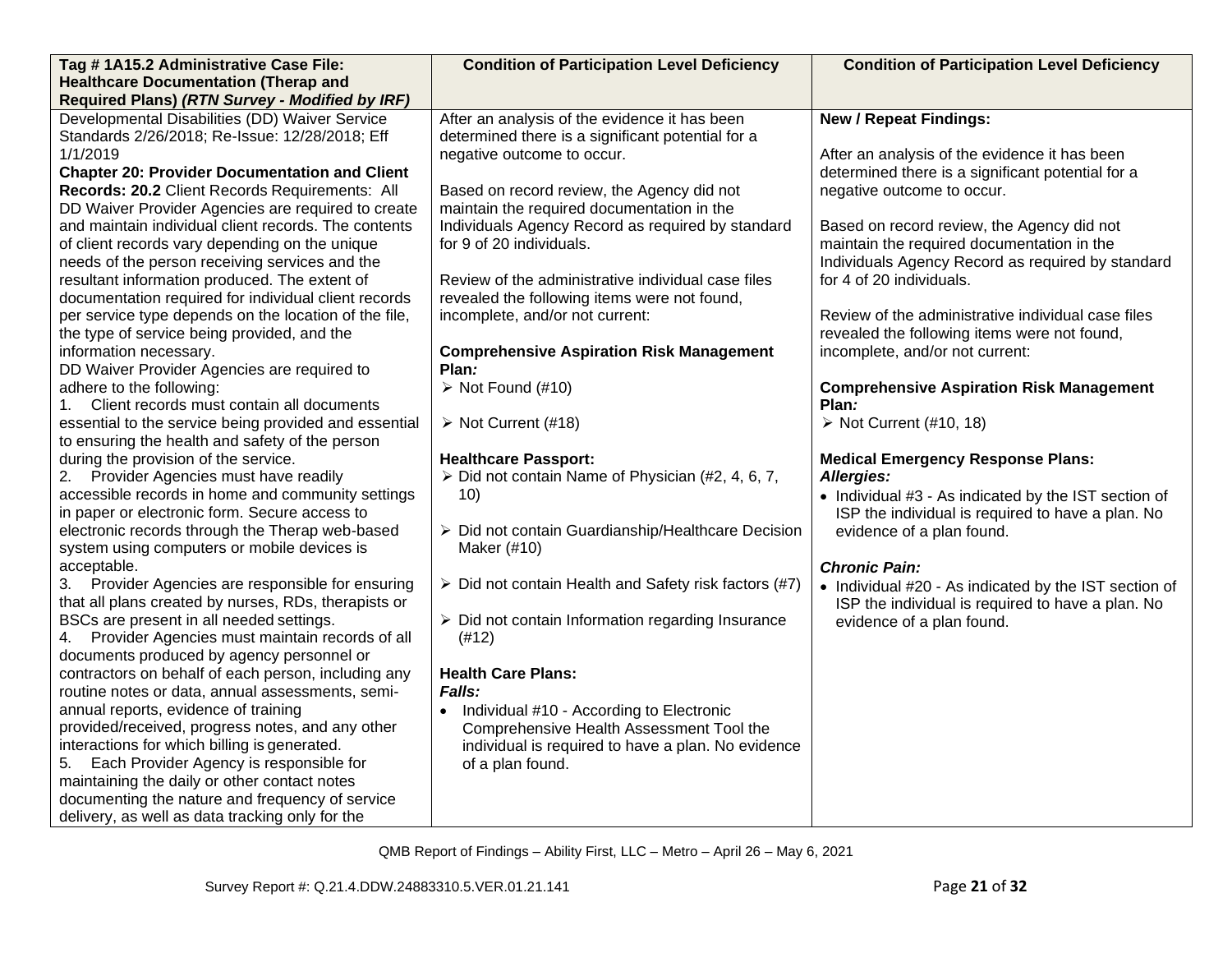| services provided by their agency.<br>The current Client File Matrix found in Appendix<br>6.<br>A Client File Matrix details the minimum<br>requirements for records to be stored in agency<br>office files, the delivery site, or with DSP while<br>providing services in the community.<br>7. All records pertaining to JCMs must be retained<br>permanently and must be made available to DDSD<br>upon request, upon the termination or expiration of<br>a provider agreement, or upon provider withdrawal<br>from services.                                                                                                                                                                                                                                                                                                                                                                                                                                                                                                                                                                                                                                                                                                                                                                                                                                                                                                                                                                                          | <b>Supports For Hydration/Dehydration:</b><br>Individual #3 - According to Electronic<br>Comprehensive Health Assessment Tool the<br>individual is required to have a plan. No<br>evidence of a plan found.<br><b>Medical Emergency Response Plans:</b><br>Allergies:<br>• Individual #3 - As indicated by the IST section of<br>ISP the individual is required to have a plan. No<br>evidence of a plan found.                                                                                                                                                                                                                                                                                                                                                                                                                                                                                                                                                                                                                                                                                                                                     |  |
|--------------------------------------------------------------------------------------------------------------------------------------------------------------------------------------------------------------------------------------------------------------------------------------------------------------------------------------------------------------------------------------------------------------------------------------------------------------------------------------------------------------------------------------------------------------------------------------------------------------------------------------------------------------------------------------------------------------------------------------------------------------------------------------------------------------------------------------------------------------------------------------------------------------------------------------------------------------------------------------------------------------------------------------------------------------------------------------------------------------------------------------------------------------------------------------------------------------------------------------------------------------------------------------------------------------------------------------------------------------------------------------------------------------------------------------------------------------------------------------------------------------------------|-----------------------------------------------------------------------------------------------------------------------------------------------------------------------------------------------------------------------------------------------------------------------------------------------------------------------------------------------------------------------------------------------------------------------------------------------------------------------------------------------------------------------------------------------------------------------------------------------------------------------------------------------------------------------------------------------------------------------------------------------------------------------------------------------------------------------------------------------------------------------------------------------------------------------------------------------------------------------------------------------------------------------------------------------------------------------------------------------------------------------------------------------------|--|
| <b>Chapter 3 Safeguards: 3.1.1 Decision</b><br><b>Consultation Process (DCP):</b> Health decisions are<br>the sole domain of waiver participants, their<br>guardians or healthcare decision makers.<br>Participants and their healthcare decision makers<br>can confidently make decisions that are compatible<br>with their personal and cultural values. Provider<br>Agencies are required to support the informed<br>decision making of waiver participants by supporting<br>access to medical consultation, information, and<br>other available resources according to the following:<br>The DCP is used when a person or his/her<br>2.<br>guardian/healthcare decision maker has concerns,<br>needs more information about health-related issues,<br>or has decided not to follow all or part of an order,<br>recommendation, or suggestion. This includes, but<br>is not limited to:<br>a. medical orders or recommendations from the<br>Primary Care Practitioner, Specialists or other<br>licensed medical or healthcare practitioners<br>such as a Nurse Practitioner (NP or CNP),<br>Physician Assistant (PA) or Dentist;<br>b. clinical recommendations made by<br>registered/licensed clinicians who are either<br>members of the IDT or clinicians who have<br>performed an evaluation such as a video-<br>fluoroscopy;<br>c. health related recommendations or suggestions<br>from oversight activities such as the Individual<br>Quality Review (IQR) or other DOH review or<br>oversight activities; and | • Individual #14 - As indicated by the IST section of<br>ISP the individual is required to have a plan. No<br>evidence of a plan found.<br><b>Aspiration Risk:</b><br>• Individual #20 - According to Electronic<br>Comprehensive Health Assessment Tool the<br>individual is required to have a plan. Plan was not<br>Linked or Attached in Therap at the time of the<br>survey. (Note: Plan was Linked / attached in<br>Therap during the on-site survey. Provider please<br>complete POC for ongoing QA/QI.)<br><b>Chronic Pain:</b><br>• Individual #20 - As indicated by the IST section of<br>ISP the individual is required to have a plan. No<br>evidence of a plan found.<br>Falls:<br>• Individual #10 - According to Electronic<br>Comprehensive Health Assessment Tool the<br>individual is required to have a plan. No evidence<br>of a plan found.<br><b>Neuro Baclofen Pump:</b><br>• Individual #20 - According to Electronic<br>Comprehensive Health Assessment Tool the<br>individual is required to have a plan. Plan was not<br>Linked or Attached in Therap at the time of the<br>survey. (Note: Plan was Linked / attached in |  |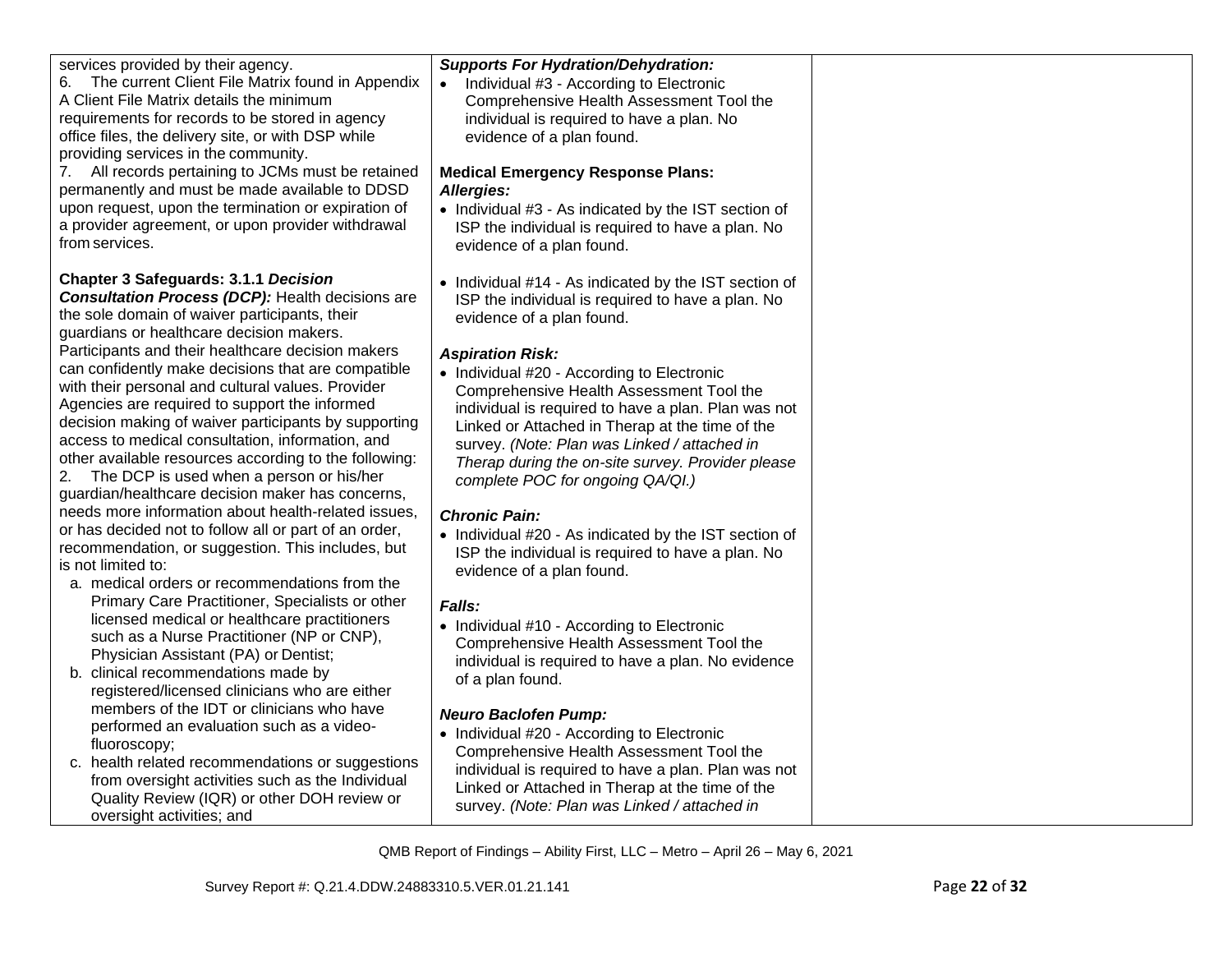| d. recommendations made through a Healthcare<br>Plan (HCP), including a Comprehensive         | Therap during the on-site survey. Provider please<br>complete POC for ongoing QA/QI.) |  |
|-----------------------------------------------------------------------------------------------|---------------------------------------------------------------------------------------|--|
| Aspiration Risk Management Plan (CARMP), or                                                   |                                                                                       |  |
| another plan.                                                                                 | <b>Paralysis/Contractures:</b>                                                        |  |
|                                                                                               | • Individual #20 - According to Electronic                                            |  |
| 2. When the person/guardian disagrees with a                                                  | Comprehensive Health Assessment Tool the                                              |  |
| recommendation or does not agree with the                                                     | individual is required to have a plan. Plan was not                                   |  |
| implementation of that recommendation, Provider                                               | Linked or Attached in Therap at the time of the                                       |  |
| Agencies follow the DCP and attend the meeting                                                | survey. (Note: Plan was Linked / attached in                                          |  |
| coordinated by the CM. During this meeting:                                                   | Therap during the on-site survey. Provider please                                     |  |
| a. Providers inform the person/guardian of the                                                | complete POC for ongoing QA/QI.)                                                      |  |
| rationale for that recommendation, so that the<br>benefit is made clear. This will be done in |                                                                                       |  |
|                                                                                               |                                                                                       |  |
| layman's terms and will include basic sharing<br>of information designed to assist the        |                                                                                       |  |
| person/guardian with understanding the risks                                                  |                                                                                       |  |
| and benefits of the recommendation.                                                           |                                                                                       |  |
| b. The information will be focused on the specific                                            |                                                                                       |  |
| area of concern by the person/guardian.                                                       |                                                                                       |  |
| Alternatives should be presented, when                                                        |                                                                                       |  |
| available, if the guardian is interested in                                                   |                                                                                       |  |
| considering other options for implementation.                                                 |                                                                                       |  |
| c. Providers support the person/guardian to make                                              |                                                                                       |  |
| an informed decision.                                                                         |                                                                                       |  |
| d. The decision made by the person/guardian                                                   |                                                                                       |  |
| during the meeting is accepted; plans are                                                     |                                                                                       |  |
| modified; and the IDT honors this health                                                      |                                                                                       |  |
| decision in every setting.                                                                    |                                                                                       |  |
|                                                                                               |                                                                                       |  |
| <b>Chapter 13 Nursing Services: 13.2.5 Electronic</b>                                         |                                                                                       |  |
| <b>Nursing Assessment and Planning Process:</b>                                               |                                                                                       |  |
| The nursing assessment process includes several                                               |                                                                                       |  |
| DDSD mandated tools: the electronic                                                           |                                                                                       |  |
| Comprehensive Nursing Assessment Tool (e-                                                     |                                                                                       |  |
| CHAT), the Aspiration Risk Screening Tool (ARST)                                              |                                                                                       |  |
| and the Medication Administration Assessment Tool                                             |                                                                                       |  |
| (MAAT). This process includes developing and                                                  |                                                                                       |  |
| training Health Care Plans and Medical Emergency                                              |                                                                                       |  |
| Response Plans.                                                                               |                                                                                       |  |
| The following hierarchy is based on budgeted                                                  |                                                                                       |  |
| services and is used to identify which Provider                                               |                                                                                       |  |
| Agency nurse has primary responsibility for                                                   |                                                                                       |  |
| completion of the nursing assessment process and                                              |                                                                                       |  |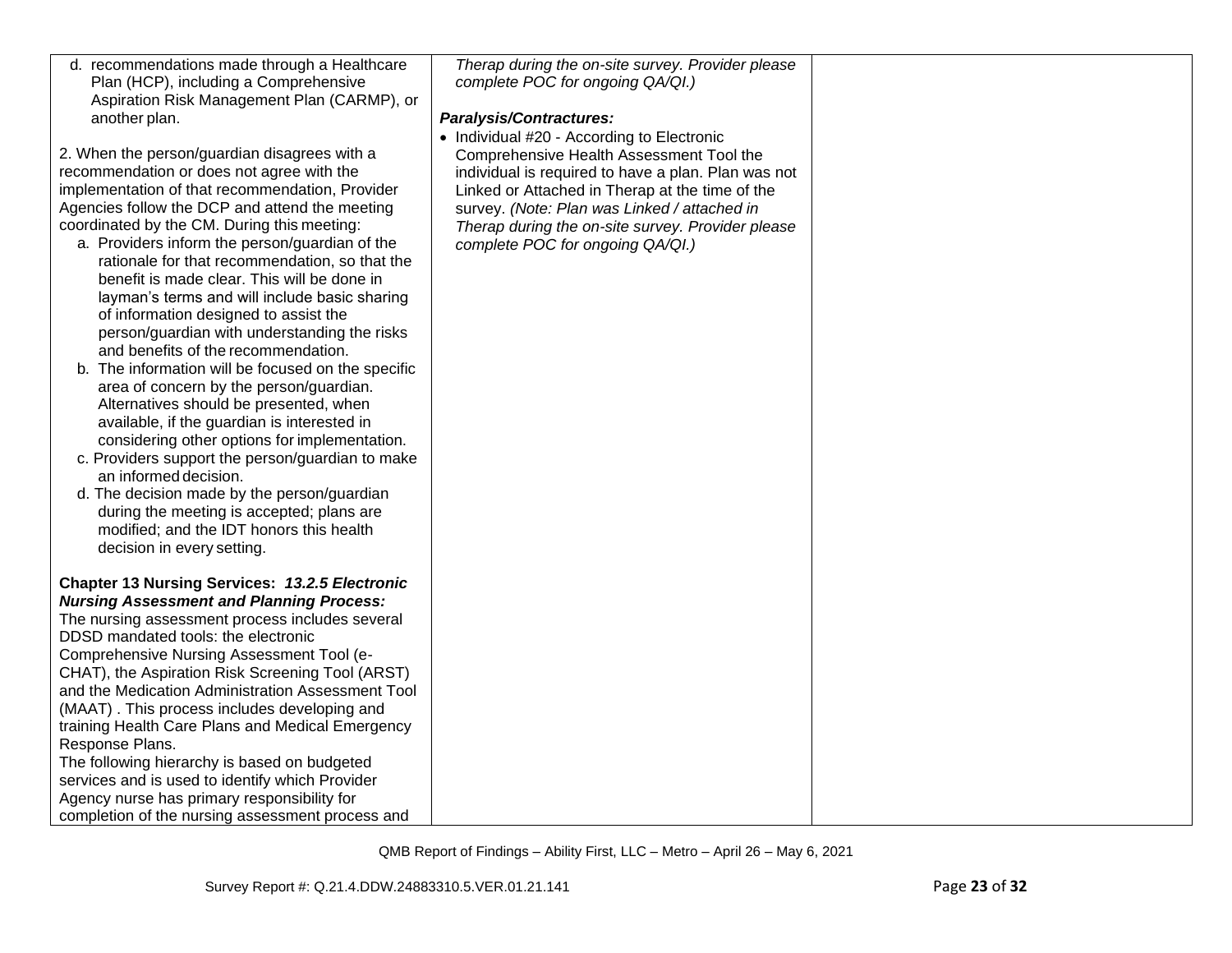| related subsequent planning and training. Additional<br>communication and collaboration for planning<br>specific to CCS or CIE services may be needed.<br>The hierarchy for Nursing Assessment and Planning<br>responsibilities is:<br>1. Living Supports: Supported Living, IMLS or<br>Family Living via ANS;<br>2. Customized Community Supports- Group; and<br>3. Adult Nursing Services (ANS):<br>a. for persons in Community Inclusion with<br>health-related needs; or<br>b. if no residential services are budgeted but<br>assessment is desired and health needs<br>may exist.                                                                                                                                                                                                                                                                                                                                                                                                                                                                 |  |
|--------------------------------------------------------------------------------------------------------------------------------------------------------------------------------------------------------------------------------------------------------------------------------------------------------------------------------------------------------------------------------------------------------------------------------------------------------------------------------------------------------------------------------------------------------------------------------------------------------------------------------------------------------------------------------------------------------------------------------------------------------------------------------------------------------------------------------------------------------------------------------------------------------------------------------------------------------------------------------------------------------------------------------------------------------|--|
| 13.2.6 The Electronic Comprehensive Health<br><b>Assessment Tool (e-CHAT)</b><br>1. The e-CHAT is a nursing assessment. It may not<br>be delegated by a licensed nurse to a non-licensed<br>person.<br>2. The nurse must see the person face-to-face to<br>complete the nursing assessment. Additional<br>information may be gathered from members of the<br>IDT and other sources.<br>3. An e-CHAT is required for persons in FL, SL,<br>IMLS, or CCS-Group. All other DD Waiver recipients<br>may obtain an e-CHAT if needed or desired by<br>adding ANS hours for assessment and consultation<br>to their budget.<br>4. When completing the e-CHAT, the nurse is<br>required to review and update the electronic record<br>and consider the diagnoses, medications,<br>treatments, and overall status of the person.<br>Discussion with others may be needed to obtain<br>critical information.<br>5. The nurse is required to complete all the e-CHAT<br>assessment questions and add additional pertinent<br>information in all comment sections. |  |
| 13.2.7 Aspiration Risk Management Screening<br><b>Tool (ARST)</b>                                                                                                                                                                                                                                                                                                                                                                                                                                                                                                                                                                                                                                                                                                                                                                                                                                                                                                                                                                                      |  |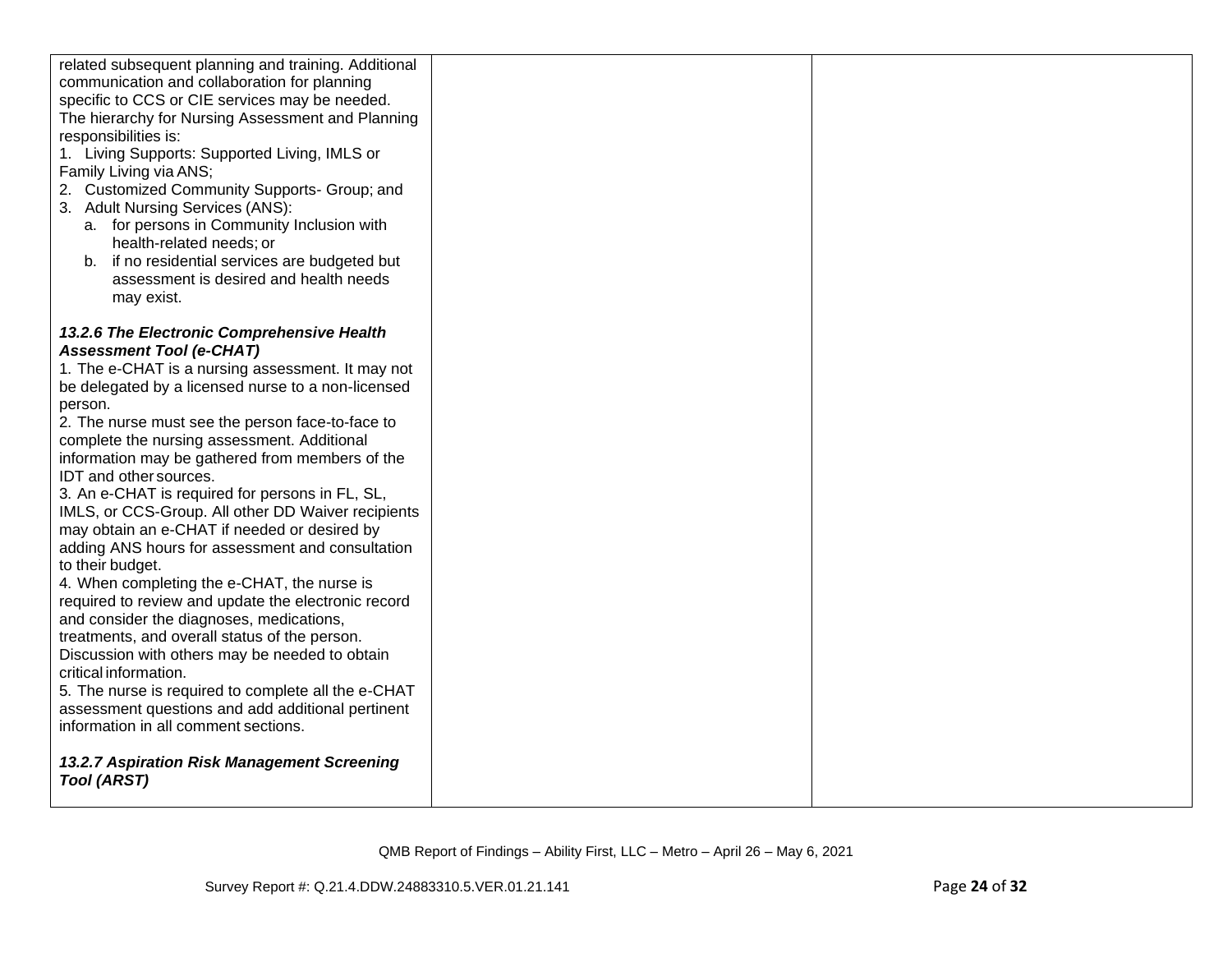| 13.2.8 Medication Administration Assessment            |  |
|--------------------------------------------------------|--|
| Tool (MAAT):                                           |  |
| 1. A licensed nurse completes the DDSD                 |  |
| Medication Administration Assessment Tool              |  |
| (MAAT) at least two weeks before the                   |  |
| annual ISP meeting.                                    |  |
| 2. After completion of the MAAT, the nurse will        |  |
| present recommendations regarding the level of         |  |
| assistance with medication delivery (AWMD) to the      |  |
| IDT. A copy of the MAAT will be sent to all the        |  |
| team members two weeks before the annual ISP           |  |
| meeting and the original MAAT will be retained in      |  |
| the Provider Agency records.                           |  |
| 3. Decisions about medication delivery are             |  |
| made by the IDT to promote a person's                  |  |
| maximum independence and community                     |  |
| integration. The IDT will reach consensus              |  |
| regarding which criteria the person meets,             |  |
| as indicated by the results of the MAAT and            |  |
| the nursing recommendations, and the                   |  |
| decision is documented this in the ISP.                |  |
| 13.2.9 Healthcare Plans (HCP):                         |  |
| 1. At the nurse's discretion, based on prudent         |  |
| nursing practice, interim HCPs may be developed to     |  |
| address issues that must be implemented                |  |
| immediately after admission, readmission or change     |  |
| of medical condition to provide safe services prior to |  |
| completion of the e-CHAT and formal care planning      |  |
| process. This includes interim ARM plans for those     |  |
| persons newly identified at moderate or high risk for  |  |
| aspiration. All interim plans must be removed if the   |  |
| plan is no longer needed or when final HCP             |  |
| including CARMPs are in place to avoid duplication     |  |
| of plans.                                              |  |
| 2. In collaboration with the IDT, the agency nurse     |  |
| is required to create HCPs that address all the areas  |  |
| identified as required in the most current e-CHAT      |  |
| summary report which is indicated by "R" in the HCP    |  |
| column. At the nurse's sole discretion, based on       |  |
| prudent nursing practice, HCPs may be combined         |  |
| where clinically appropriate. The nurse should use     |  |
| nursing judgment to determine whether to also          |  |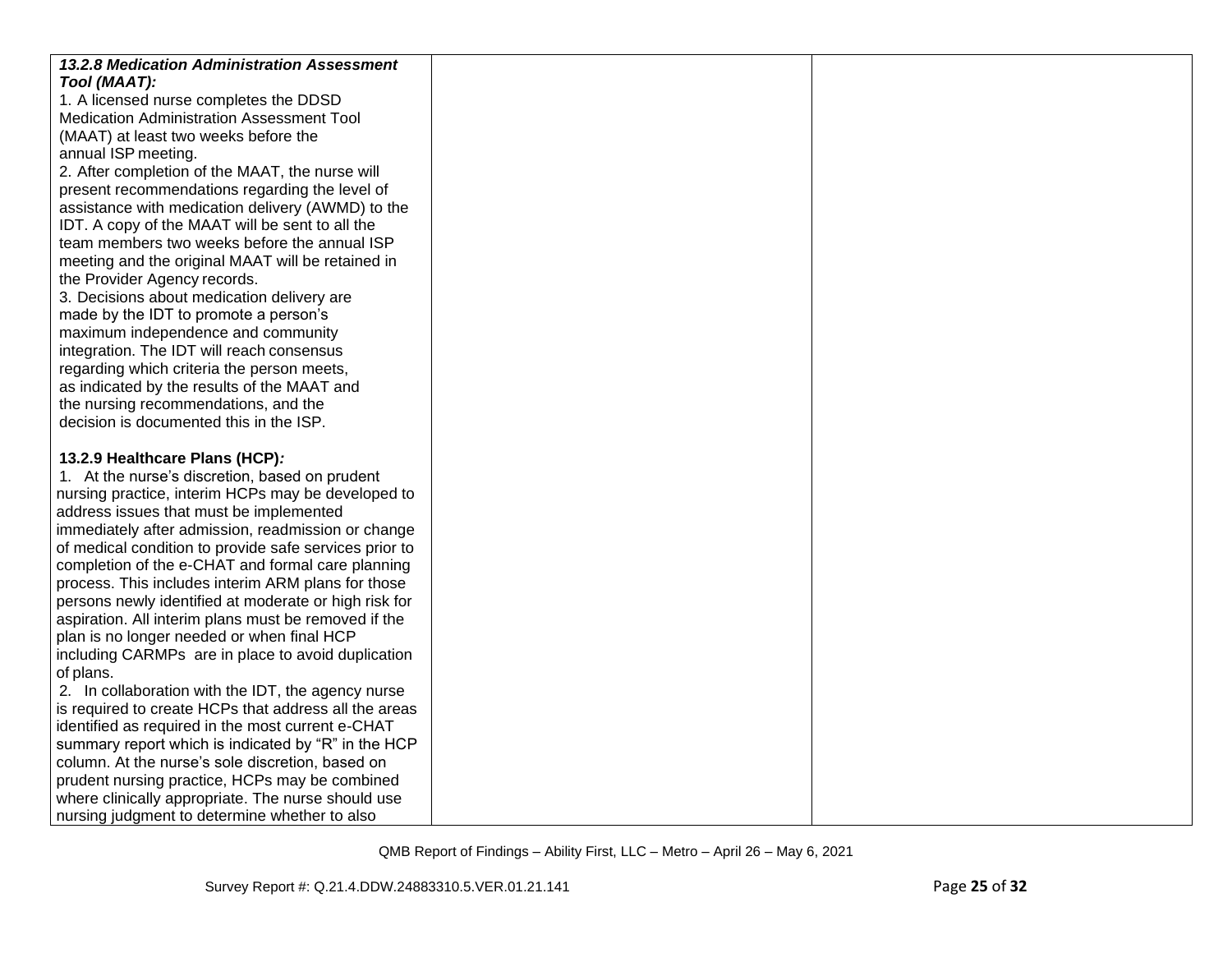| include HCPs for any of the areas indicated by "C"                                                                                                                                                                                                                                                                                                              |  |
|-----------------------------------------------------------------------------------------------------------------------------------------------------------------------------------------------------------------------------------------------------------------------------------------------------------------------------------------------------------------|--|
| on the e-CHAT summary report. The nurse may also                                                                                                                                                                                                                                                                                                                |  |
| create other HCPs plans that the nurse determines                                                                                                                                                                                                                                                                                                               |  |
| are warranted.                                                                                                                                                                                                                                                                                                                                                  |  |
|                                                                                                                                                                                                                                                                                                                                                                 |  |
| 13.2.10 Medical Emergency Response Plan<br>(MERP):<br>1. The agency nurse is required to develop a<br>Medical Emergency Response Plan (MERP) for all<br>conditions marked with an "R" in the e-CHAT<br>summary report. The agency nurse should use                                                                                                              |  |
| her/his clinical judgment and input from the<br>Interdisciplinary Team (IDT) to determine whether<br>shown as "C" in the e-CHAT summary report or<br>other conditions also warrant a MERP.                                                                                                                                                                      |  |
| 2. MERPs are required for persons who have one<br>or more conditions or illnesses that present a likely<br>potential to become a life-threatening situation.                                                                                                                                                                                                    |  |
| <b>Chapter 20: Provider Documentation and Client</b><br>Records: 20.5.3 Health Passport and Physician<br><b>Consultation Form: All Primary and Secondary</b><br>Provider Agencies must use the Health Passport<br>and Physician Consultation form from the Therap<br>system. This standardized document contains<br>individual, physician and emergency contact |  |
| information, a complete list of current medical<br>diagnoses, health and safety risk factors, allergies,<br>and information regarding insurance, guardianship,<br>and advance directives. The Health Passport also<br>includes a standardized form to use at medical<br>appointments called the Physician Consultation<br>form.                                 |  |
|                                                                                                                                                                                                                                                                                                                                                                 |  |
|                                                                                                                                                                                                                                                                                                                                                                 |  |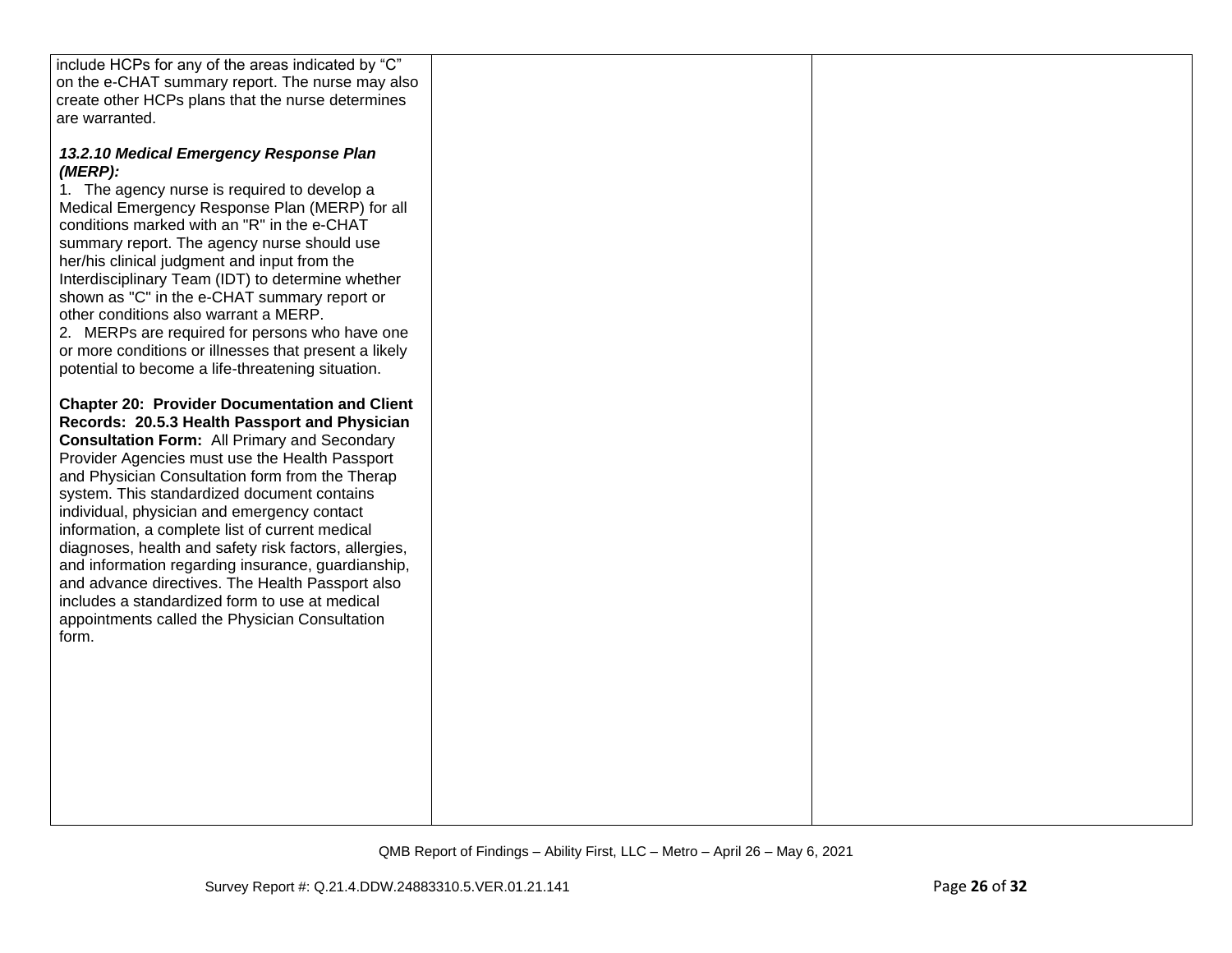| <b>Standard of Care</b>                                                                                                 | <b>Routine Survey Deficiencies</b><br>October 9 - 27, 2020                                                                                                  | <b>Verification Survey New and Repeat Deficiencies</b><br>April 26 - May 6, 2021                                                                                |
|-------------------------------------------------------------------------------------------------------------------------|-------------------------------------------------------------------------------------------------------------------------------------------------------------|-----------------------------------------------------------------------------------------------------------------------------------------------------------------|
|                                                                                                                         | Service Domain: Service Plans: ISP Implementation - Services are delivered in accordance with the service plan, including type, scope, amount, duration and |                                                                                                                                                                 |
| frequency specified in the service plan.                                                                                |                                                                                                                                                             |                                                                                                                                                                 |
| Tag #1A08 Administrative Case File (Other<br><b>Required Documents)</b>                                                 | <b>Standard Level Deficiency</b>                                                                                                                            | <b>COMPLETE</b>                                                                                                                                                 |
| Tag #1A08.3 Administrative Case File: Individual<br><b>Service Plan / ISP Components</b>                                | <b>Standard Level Deficiency</b>                                                                                                                            | <b>COMPLETE</b>                                                                                                                                                 |
| Tag #1A08.1 Administrative and Residential<br><b>Case File: Progress Notes</b>                                          | <b>Standard Level Deficiency</b>                                                                                                                            | <b>COMPLETE</b>                                                                                                                                                 |
| Tag # 1A32.1 Administrative Case File: Individual<br>Service Plan Implementation (Not Completed at<br><b>Frequency)</b> | <b>Standard Level Deficiency</b>                                                                                                                            | <b>COMPLETE</b>                                                                                                                                                 |
|                                                                                                                         | Service Domain: Qualified Providers - The State monitors non-licensed/non-certified providers to assure adherence to waiver requirements. The State         |                                                                                                                                                                 |
|                                                                                                                         | implements its policies and procedures for verifying that provider training is conducted in accordance with State requirements and the approved waiver.     |                                                                                                                                                                 |
| Tag #1A22 Agency Personnel Competency                                                                                   | <b>Condition of Participation Level Deficiency</b>                                                                                                          | <b>COMPLETE</b>                                                                                                                                                 |
| Tag #1A25 Caregiver Criminal History Screening                                                                          | <b>Standard Level Deficiency</b>                                                                                                                            | <b>COMPLETE</b>                                                                                                                                                 |
| Tag #1A25.1 Caregiver Criminal History<br><b>Screening (RTN Survey - Modified by IRF)</b>                               | <b>Condition of Participation Level Deficiency</b>                                                                                                          | <b>COMPLETE</b>                                                                                                                                                 |
| Tag #1A26 Consolidated On-line Registry<br><b>Employee Abuse Registry (RTN Survey -</b><br><b>Modified by IRF)</b>      | <b>Standard Level Deficiency</b>                                                                                                                            | <b>COMPLETE</b>                                                                                                                                                 |
| Tag #1A26.1 Consolidated On-line Registry<br><b>Employee Abuse Registry (RTN Survey -</b><br><b>Modified by IRF)</b>    | <b>Condition of Participation Level Deficiency</b>                                                                                                          | <b>COMPLETE</b>                                                                                                                                                 |
| Tag # 1A37 Individual Specific Training                                                                                 | <b>Condition of Participation Level Deficiency</b>                                                                                                          | <b>COMPLETE</b>                                                                                                                                                 |
| Tag # 1A43.1 General Events Reporting:<br><b>Individual Reporting</b>                                                   | <b>Standard Level Deficiency</b>                                                                                                                            | <b>COMPLETE</b>                                                                                                                                                 |
|                                                                                                                         | Individuals shall be afforded their basic human rights. The provider supports individuals to access needed healthcare services in a timely manner.          | Service Domain: Health and Welfare - The state, on an ongoing basis, identifies, addresses and seeks to prevent occurrences of abuse, neglect and exploitation. |
| Tag #1A09.1 Medication Delivery PRN                                                                                     |                                                                                                                                                             |                                                                                                                                                                 |
| <b>Medication Administration (RTN Survey - Upheld</b><br>by IRF)                                                        | <b>Standard Level Deficiency</b>                                                                                                                            | <b>COMPLETE</b>                                                                                                                                                 |
| Tag #1A39 Assistive Technology and Adaptive<br><b>Equipment</b>                                                         | <b>Standard Level Deficiency</b>                                                                                                                            | <b>COMPLETE</b>                                                                                                                                                 |
| Tag # LS06 Family Living Requirements                                                                                   | <b>Standard Level Deficiency</b>                                                                                                                            | <b>COMPLETE</b>                                                                                                                                                 |
| Tag # LS25 Residential Health & Safety<br>(Supported Living / Family Living / Intensive<br><b>Medical Living)</b>       | <b>Standard Level Deficiency</b>                                                                                                                            | <b>COMPLETE</b>                                                                                                                                                 |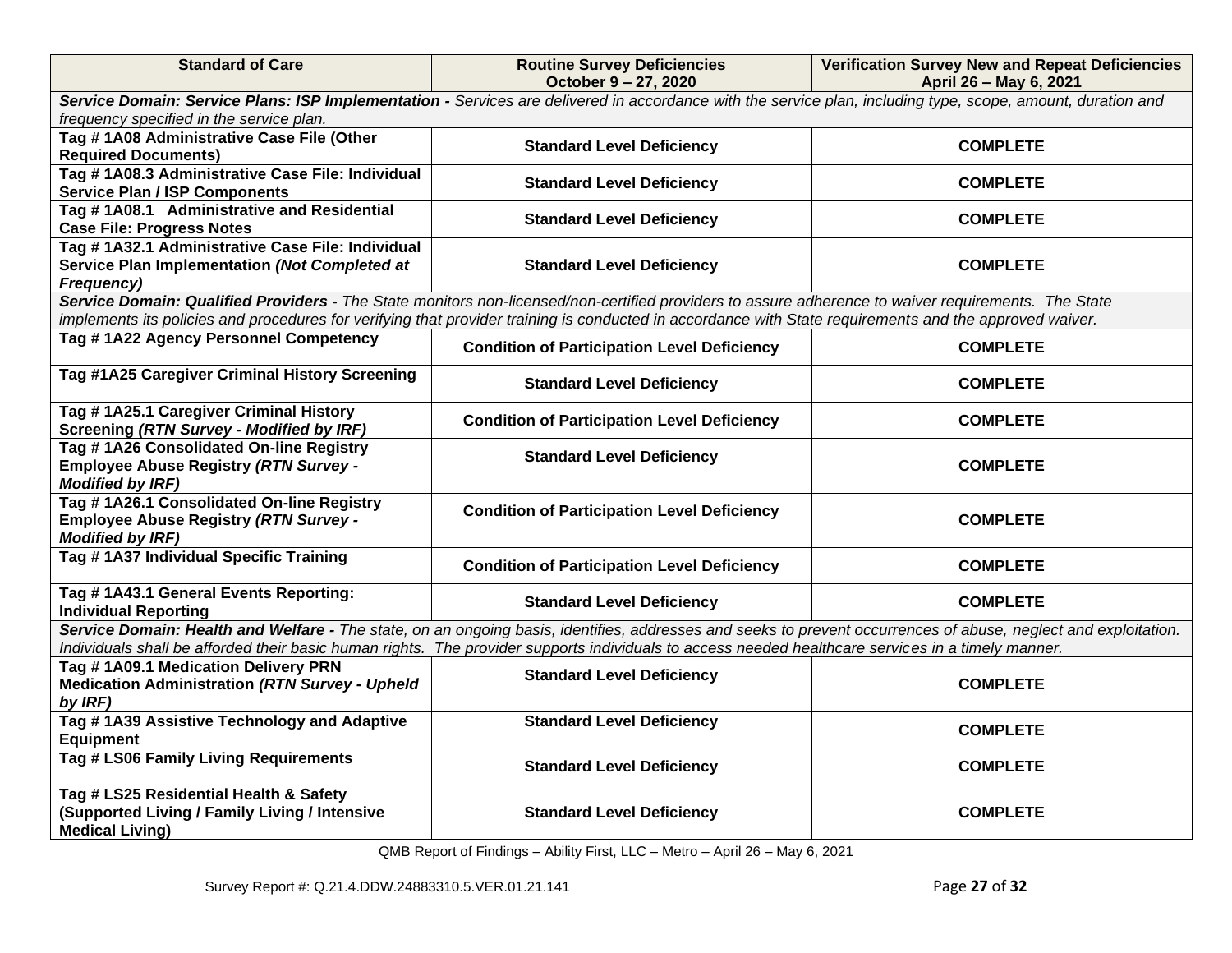*Service Domain: Medicaid Billing/Reimbursement - State financial oversight exists to assure that claims are coded and paid for in accordance with the reimbursement methodology specified in the approved waiver.*

| romnoaroomont mothodology opoomoa mithologyprovoal narvon.       |                                  |                 |
|------------------------------------------------------------------|----------------------------------|-----------------|
| Tag # IS30 Customized Community Supports<br><b>Reimbursement</b> | <b>Standard Level Deficiency</b> | <b>COMPLETE</b> |
| Tag # LS26 Supported Living Reimbursement<br>(Upheld by IRF)     | <b>Standard Level Deficiency</b> | <b>COMPLETE</b> |
| Tag # LS27 Family Living Reimbursement                           | <b>Standard Level Deficiency</b> | <b>COMPLETE</b> |
| Tag #IH32 Customized In-Home Supports<br><b>Reimbursement</b>    | <b>Standard Level Deficiency</b> | <b>COMPLETE</b> |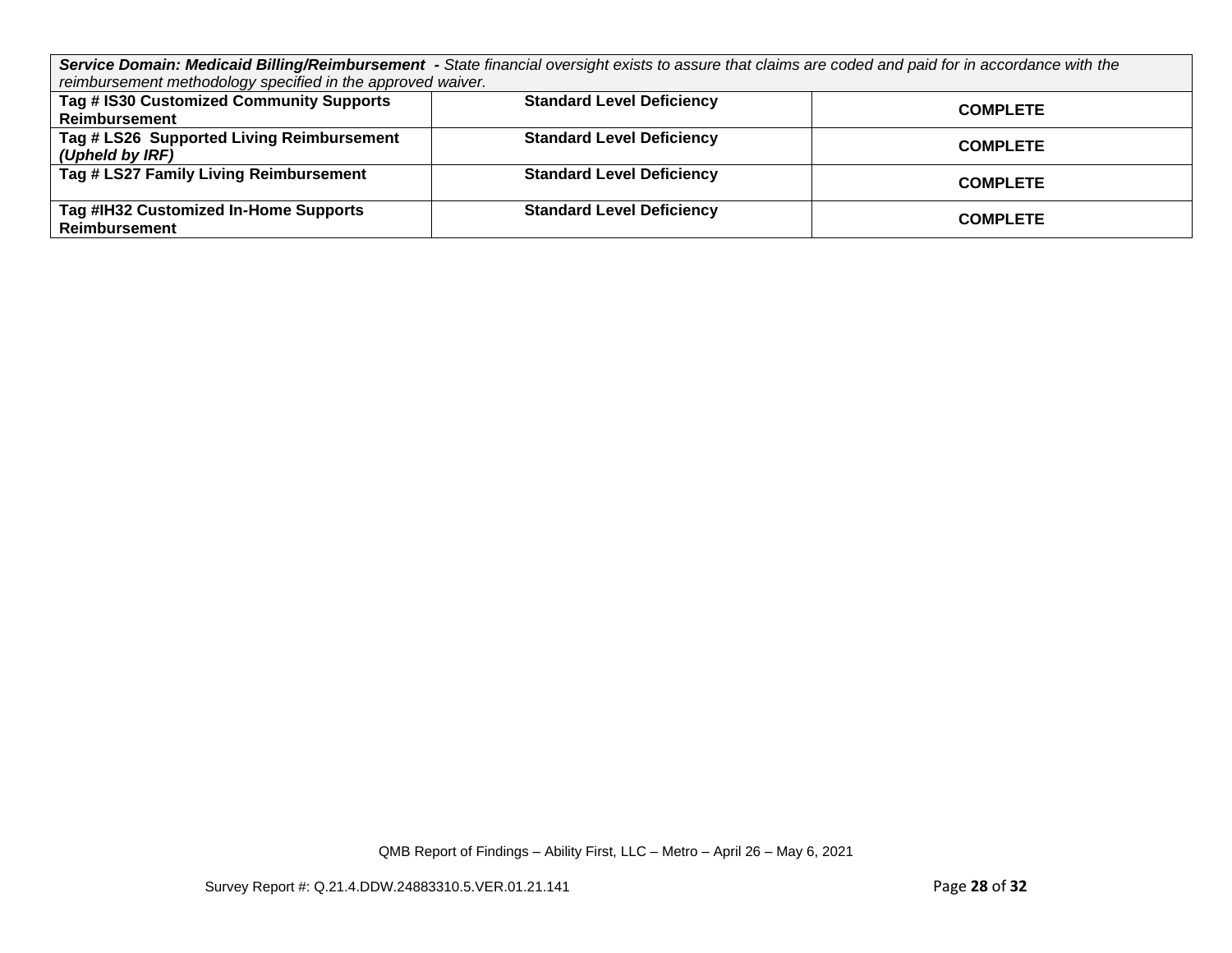|                                                                                               | Verification Survey Plan of Correction, On-going QA/QI and Responsible Party                                                                                                                                                                                                                                                                                                                                                                                                                                                                                                   | <b>Completion Date</b> |
|-----------------------------------------------------------------------------------------------|--------------------------------------------------------------------------------------------------------------------------------------------------------------------------------------------------------------------------------------------------------------------------------------------------------------------------------------------------------------------------------------------------------------------------------------------------------------------------------------------------------------------------------------------------------------------------------|------------------------|
| Tag #1A08.2<br>Administrative Case File:<br><b>Healthcare Requirements &amp;</b><br>Follow-up | Provider:<br>State your Plan of Correction for the deficiencies cited in this tag here (How is the deficiency going to<br>be corrected? This can be specific to each deficiency cited or if possible an overall correction?): $\rightarrow$<br><b>Provider:</b><br>Enter your ongoing Quality Assurance/Quality Improvement processes as it related to this tag<br>number here (What is going to be done? How many individuals is this going to affect? How often will this be<br>completed? Who is responsible? What steps will be taken if issues are found?): $\rightarrow$ |                        |
| Tag #1A09<br><b>Medication Delivery Routine</b><br><b>Medication Administration</b>           | Provider:<br>State your Plan of Correction for the deficiencies cited in this tag here (How is the deficiency going to<br>be corrected? This can be specific to each deficiency cited or if possible an overall correction?): $\rightarrow$<br><b>Provider:</b><br>Enter your ongoing Quality Assurance/Quality Improvement processes as it related to this tag<br>number here (What is going to be done? How many individuals is this going to affect? How often will this be<br>completed? Who is responsible? What steps will be taken if issues are found?): $\rightarrow$ |                        |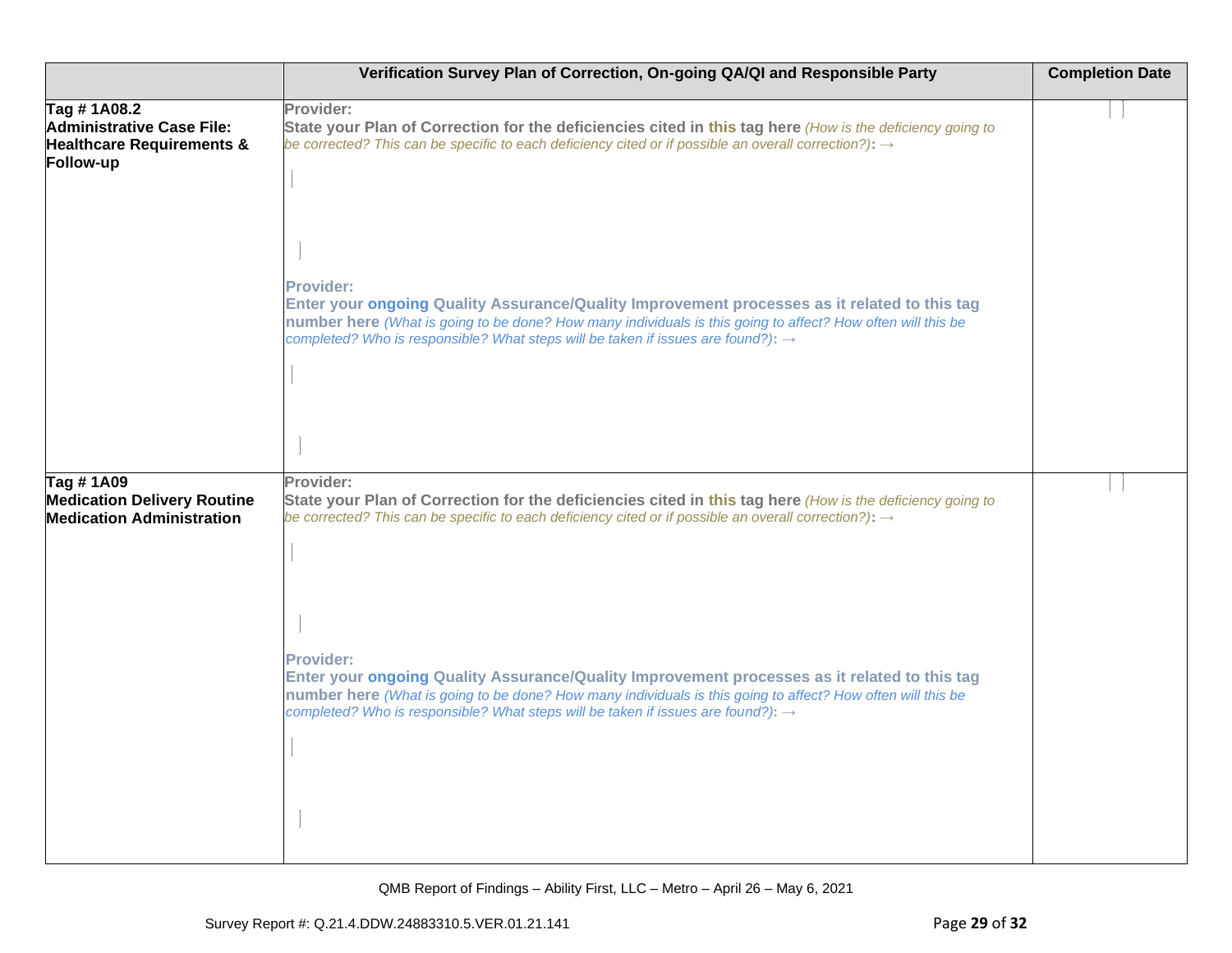| Tag #1A09.0<br><b>Medication Delivery Routine</b><br><b>Medication Administration</b>                                                                  | Provider:<br>State your Plan of Correction for the deficiencies cited in this tag here (How is the deficiency going to<br>be corrected? This can be specific to each deficiency cited or if possible an overall correction?): $\rightarrow$                                                                                     |  |
|--------------------------------------------------------------------------------------------------------------------------------------------------------|---------------------------------------------------------------------------------------------------------------------------------------------------------------------------------------------------------------------------------------------------------------------------------------------------------------------------------|--|
|                                                                                                                                                        |                                                                                                                                                                                                                                                                                                                                 |  |
|                                                                                                                                                        |                                                                                                                                                                                                                                                                                                                                 |  |
|                                                                                                                                                        | Provider:<br>Enter your ongoing Quality Assurance/Quality Improvement processes as it related to this tag<br>number here (What is going to be done? How many individuals is this going to affect? How often will this be<br>completed? Who is responsible? What steps will be taken if issues are found?): $\rightarrow$        |  |
|                                                                                                                                                        |                                                                                                                                                                                                                                                                                                                                 |  |
|                                                                                                                                                        |                                                                                                                                                                                                                                                                                                                                 |  |
| Tag #1A15.2<br>Administrative Case File:<br><b>Healthcare Documentation</b><br>(Therap and Required Plans)<br><b>(RTN Survey - Modified by</b><br>IRF) | Provider:<br>State your Plan of Correction for the deficiencies cited in this tag here (How is the deficiency going to<br>be corrected? This can be specific to each deficiency cited or if possible an overall correction?): $\rightarrow$                                                                                     |  |
|                                                                                                                                                        | <b>Provider:</b><br>Enter your ongoing Quality Assurance/Quality Improvement processes as it related to this tag<br>number here (What is going to be done? How many individuals is this going to affect? How often will this be<br>completed? Who is responsible? What steps will be taken if issues are found?): $\rightarrow$ |  |
|                                                                                                                                                        |                                                                                                                                                                                                                                                                                                                                 |  |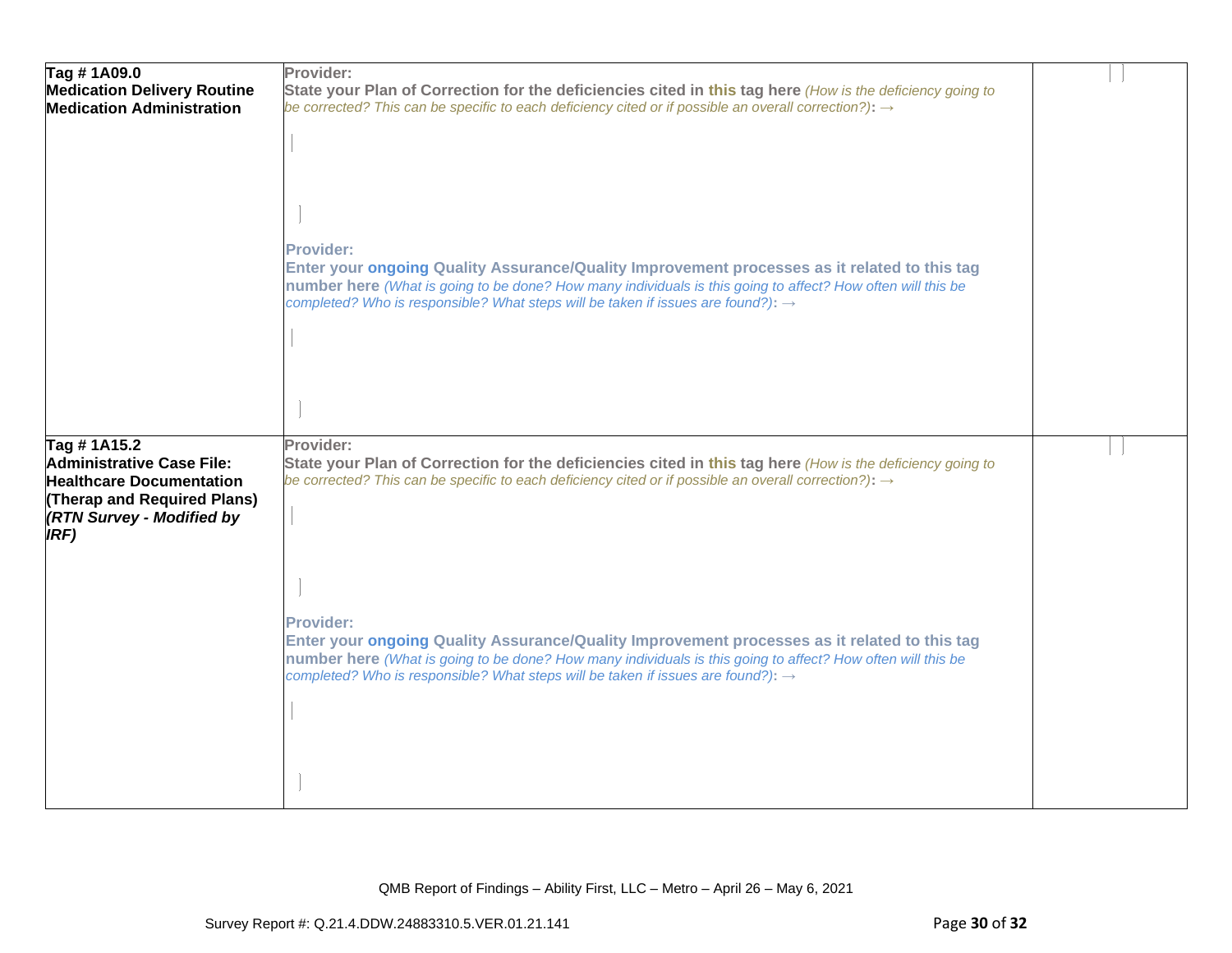**NEW MEXICO Department of Health Division of Health Improvement** 

MICHELLE LUJAN GRISHAM Governor

DR. TRACIE C. COLLINS, M.D. **Cabinet Secretary** 

| Date:                                              | June 8, 2021                                                                                                                                                 |
|----------------------------------------------------|--------------------------------------------------------------------------------------------------------------------------------------------------------------|
| To:                                                | Ryan Sherman, Owner                                                                                                                                          |
| Provider:<br>Address:<br>State/Zip:                | Ability First, LLC.<br>1113 Rhode Island NE, Suite A<br>Albuquerque, New Mexico 87110                                                                        |
| E-mail Address:                                    | ryansherman@ability1st.com                                                                                                                                   |
| Region:<br>Routine Survey:<br>Verification Survey: | Metro<br>October 9 - 27, 2020<br>April 26 - May 6, 2021                                                                                                      |
| Program Surveyed:                                  | Developmental Disabilities Waiver                                                                                                                            |
| Service Surveyed:                                  | 2018: Supported Living, Family Living, Customized In-Home Supports;<br>Customized Community Supports, and Community Integrated<br><b>Employment Services</b> |
| Survey Type:                                       | Verification                                                                                                                                                 |

Dear Mr. Sherman:

The Division of Health Improvement/Quality Management Bureau has received, reviewed and approved the supporting documents you submitted for your Plan of Correction. The documents you provided verified that all previously cited survey Deficiencies have been corrected.

# **The Plan of Correction process is now complete.**

# **Furthermore, your agency is now determined to be in Compliance with all Conditions of Participation.**

To maintain ongoing compliance with standards and regulations, continue to use the Quality Assurance (self-auditing) processes you described in your Plan of Correction.

Consistent use of these Quality Assurance processes will enable you to identify and promptly respond to problems, enhance your service delivery, and result in fewer deficiencies cited in future QMB surveys.

Thank you for your cooperation with the Plan of Correction process, for striving to come into compliance with standards and regulations, and for helping to provide the health, safety and personal growth of the people you serve.